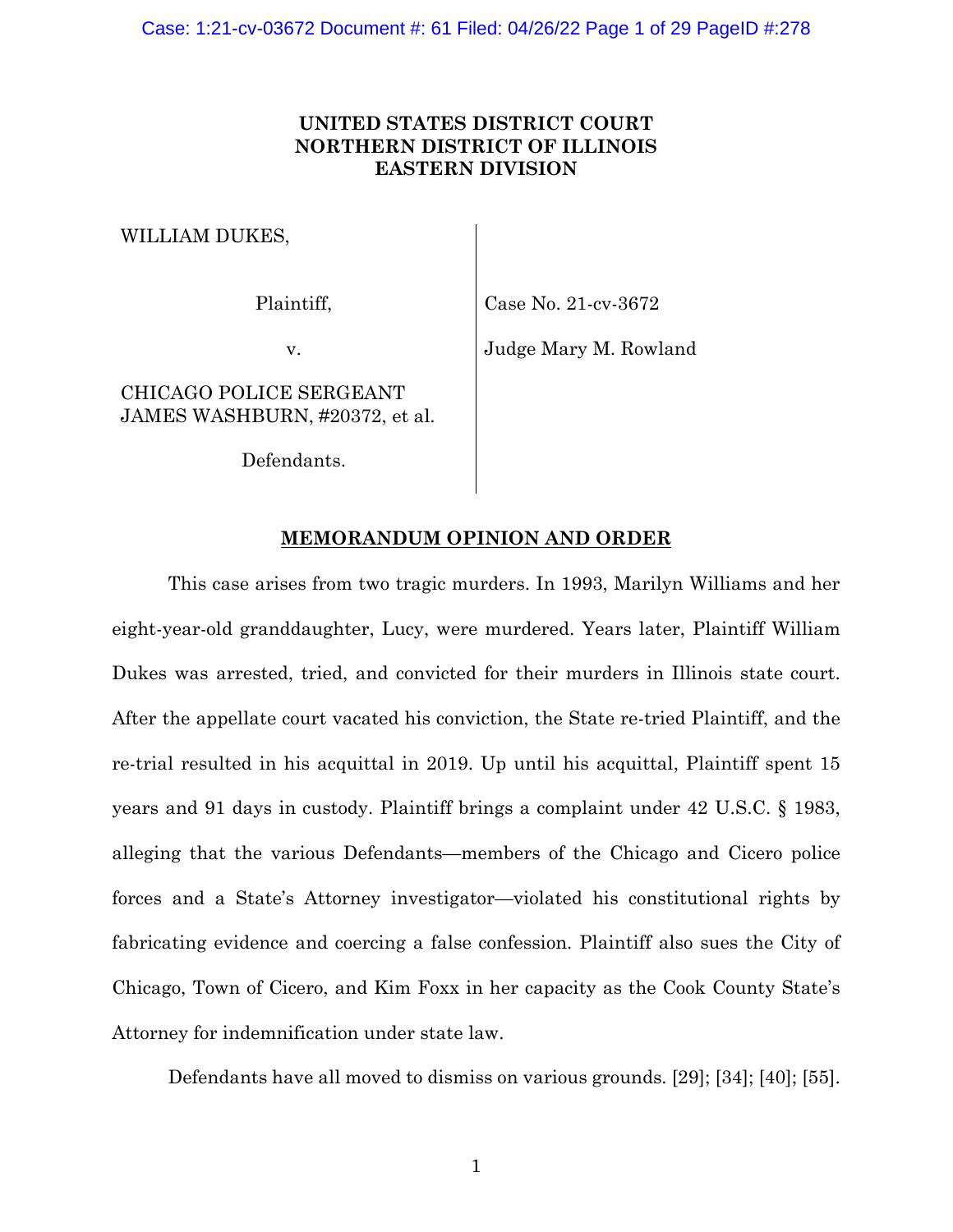## Case: 1:21-cv-03672 Document #: 61 Filed: 04/26/22 Page 2 of 29 PageID #:279

For the reasons explained below, this Court grants in part and denies in part their motions.

## **I. Background**

This Court accepts as true the following facts from the complaint [4]. *See Lax v. Mayorkas*, 20 F.4th 1178, 1181 (7th Cir. 2021).

#### **A. Parties**

Plaintiff William Dukes resides in Cook County. [4] ¶ 4.

Defendants Washburn and Rodriguez have, at all times relevant, served as detectives in the Chicago Police Department. *Id.* ¶¶ 5–6. Defendants Sobczak, Donegan, and Pineda have at all times relevant worked as detectives in the Cicero Police Department. *Id.* ¶¶ 7–9. Defendant Killacky served as an investigator for the Cook County State's Attorney Office. *Id.* ¶ 10. Plaintiff sues these Defendants in their individual capacities. *Id.* ¶¶ 5–10.

In addition to the individual Defendants, Plaintiff sues Defendants Kim Foxx in her capacity as the Cook County State's Attorney, the City of Chicago, and the Town of Cicero for indemnification purposes. *Id.* ¶¶ 11–13, Counts VI–VIII.

### **B. Overview of Plaintiff's Criminal Case History**

On April 14, 2004, Plaintiff was arrested and charged with two murders, home invasion residential burglary, attempted robbery, and aggravated criminal sexual assault. *Id.* ¶ 14. A jury convicted Plaintiff with the two murders. *Id.* ¶ 16. On April 23, 2012, the court sentenced Plaintiff to life imprisonment. *Id.*

On November 4, 2014, the Illinois appellate court reversed Plaintiff's

2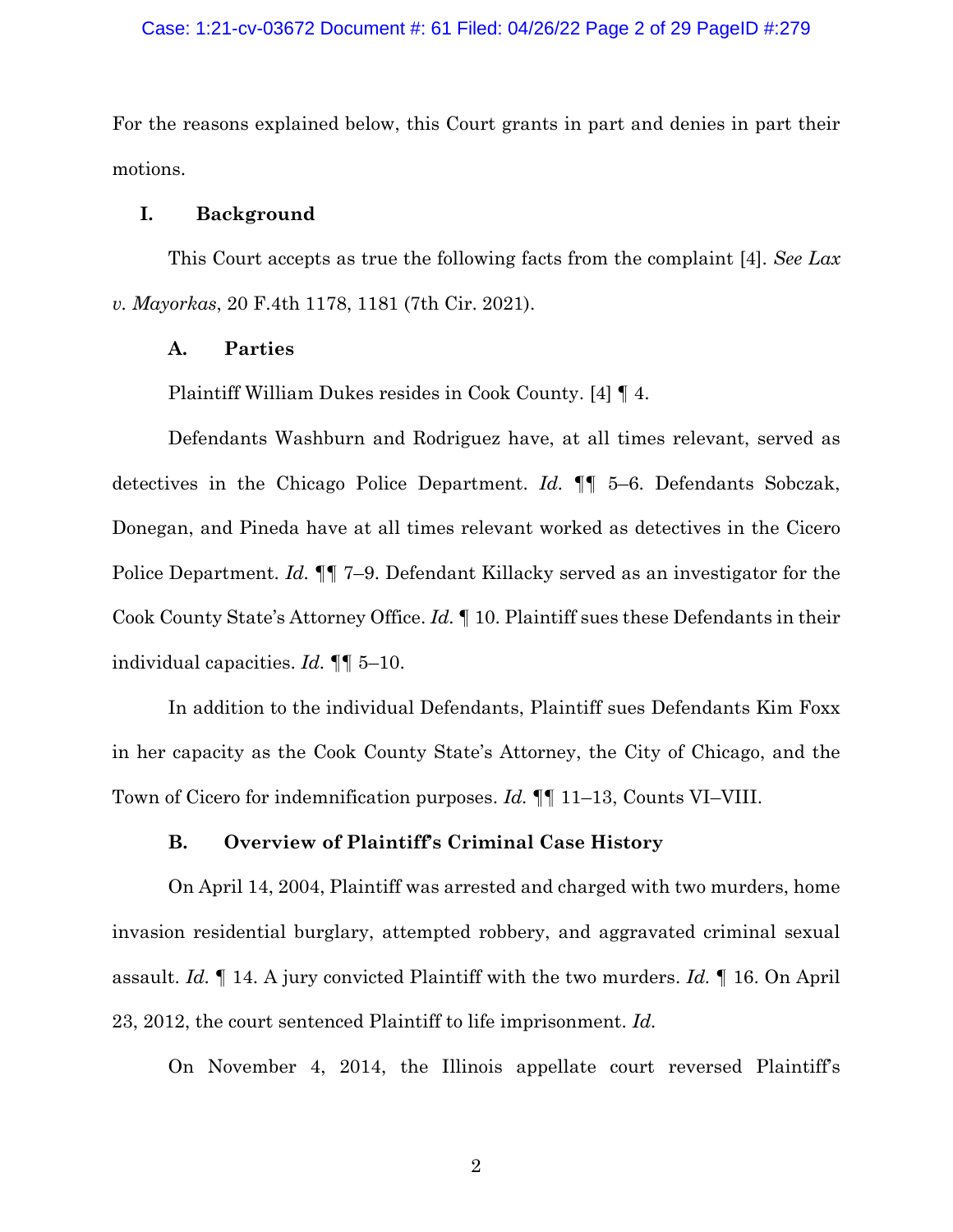conviction and remanded the case for a new trial. *Id.* ¶ 17; *People v. Dukes*, 2014 IL App (1st) 121541-U, 2014 WL 5761163 (Nov. 4, 2014).

On July 11, 2019, the trial judge found Plaintiff not guilty after a bench trial and released him from custody. [4] ¶ 18. Plaintiff spent 5,566 days in custody—or 15 years and 91 days. *Id.* ¶ 19.

#### **C. Evidence at First Trial**

At his first trial, the prosecutors introduced the following evidence against Plaintiff. *Id.* 120. Marilyn Williams owned a house in Cicero; in the summer of 1993, she lived upstairs in the house with her daughter, Lucy, and Lucy's two children, Dustin (then 2 years old) and Bridget (then 8 years old). *Id.* ¶ 21. Marilyn rented part of the first floor to Marko Tomazovich. *Id.*

Sometime that summer Marilyn met Plaintiff and leased him a second unit on the first floor. *Id.* ¶ 22. Plaintiff and Lucy briefly engaged in a sexual relationship that summer. *Id.* On July 23, 1993, Lucy told Plaintiff she was going to marry her longtime boyfriend, Kevin Rhynes, the next day. *Id.* ¶ 23. Plaintiff wished her luck. *Id.* Lucy had sex with Plaintiff that night and married Kevin at the courthouse the next day. *Id.* Thereafter, Lucy and her children moved into Kevin's home, and Plaintiff moved out of Marilyn's home. *Id.*

The other tenant in the home, Tomazovich, experienced severe substance abuse and addiction issues. *Id.* ¶ 24. By summer 1993, Tomazovich stopped paying rent. *Id.* ¶ 24. Lucy handed Tomazovich an eviction notice for failure to pay rent and both Marilyn and Lucy told him to move out. *Id.* ¶ 25. He replied, "Fuck you, bitches;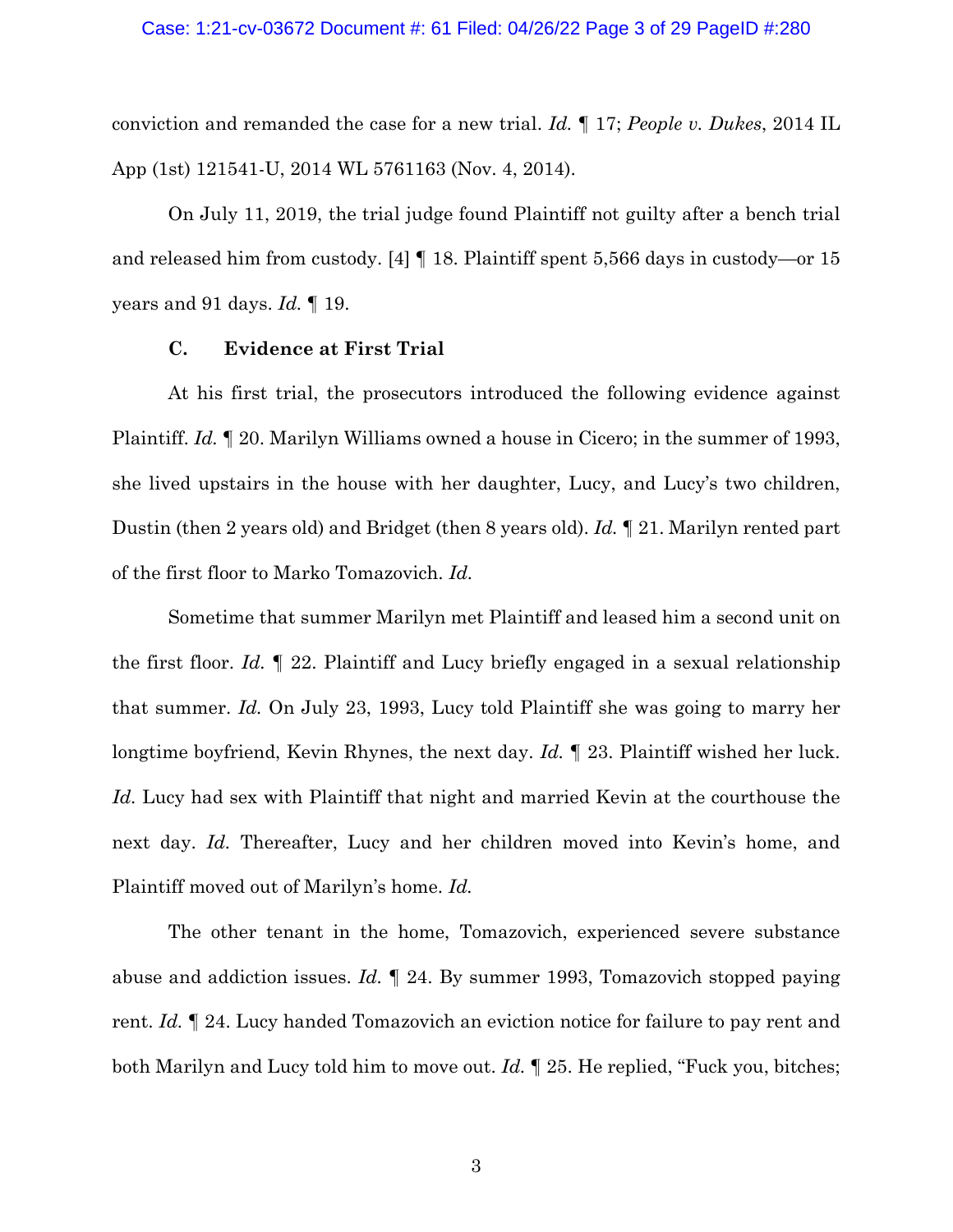#### Case: 1:21-cv-03672 Document #: 61 Filed: 04/26/22 Page 4 of 29 PageID #:281

I ain't paying." *Id.* Later, Tomazovich said to Marilyn, "One day, I'm going to get you when you're alone. You better watch your back. I'm going to kill you." *Id.*

On August 28, 1993, Lucy left her kids with Marilyn while she went to work as a cocktail waitress. *Id.* ¶ 26. She went to Marilyn's home the next morning, whereupon she found the door ajar and saw her son, Dustin, sleeping on a couch. *Id.* ¶ 27. Lucy found Marilyn and her daughter, Bridget, dead in the bathtub. *Id.* She picked up the telephone but heard no dial tone, so she went down to Tomazovich's unit and banged on the door. *Id.* When he answered, she told him to call 9-1-1. *Id.* Tomazovich came upstairs with her and then went to a neighbor's home to call the police. *Id.*

The medical examiner found that Bridget died when someone tied a ligature around her neck. *Id.* ¶ 28. Tears on her vagina indicated she had been raped shortly before her death. *Id.* Marilyn also died from suffocation. *Id.* Her head bore marks showing the result of blunt force trauma shortly before death. *Id.*

After police recovered a blood-soaked comforter from Marilyn's home, lab tests showed that the blood matched Bridget's blood. *Id.* ¶ 29. Police also found several hairs on the comforter. *Id.* From Tomazovich's unit, police obtained a bloody shirt and bloody jeans. *Id.* Lab tests indicated that the blood from Tomazovich's clothes matched Tomazovich, but not Bridget or Marilyn. *Id.*

In an initial interview on August 29, 1993, Tomazovich told Defendant Sobczak, a Cicero police detective, that he knew nothing about the murders. *Id.* ¶ 30. He told Sobczak that he bled on his shirt and jeans in a bar fight and during a fight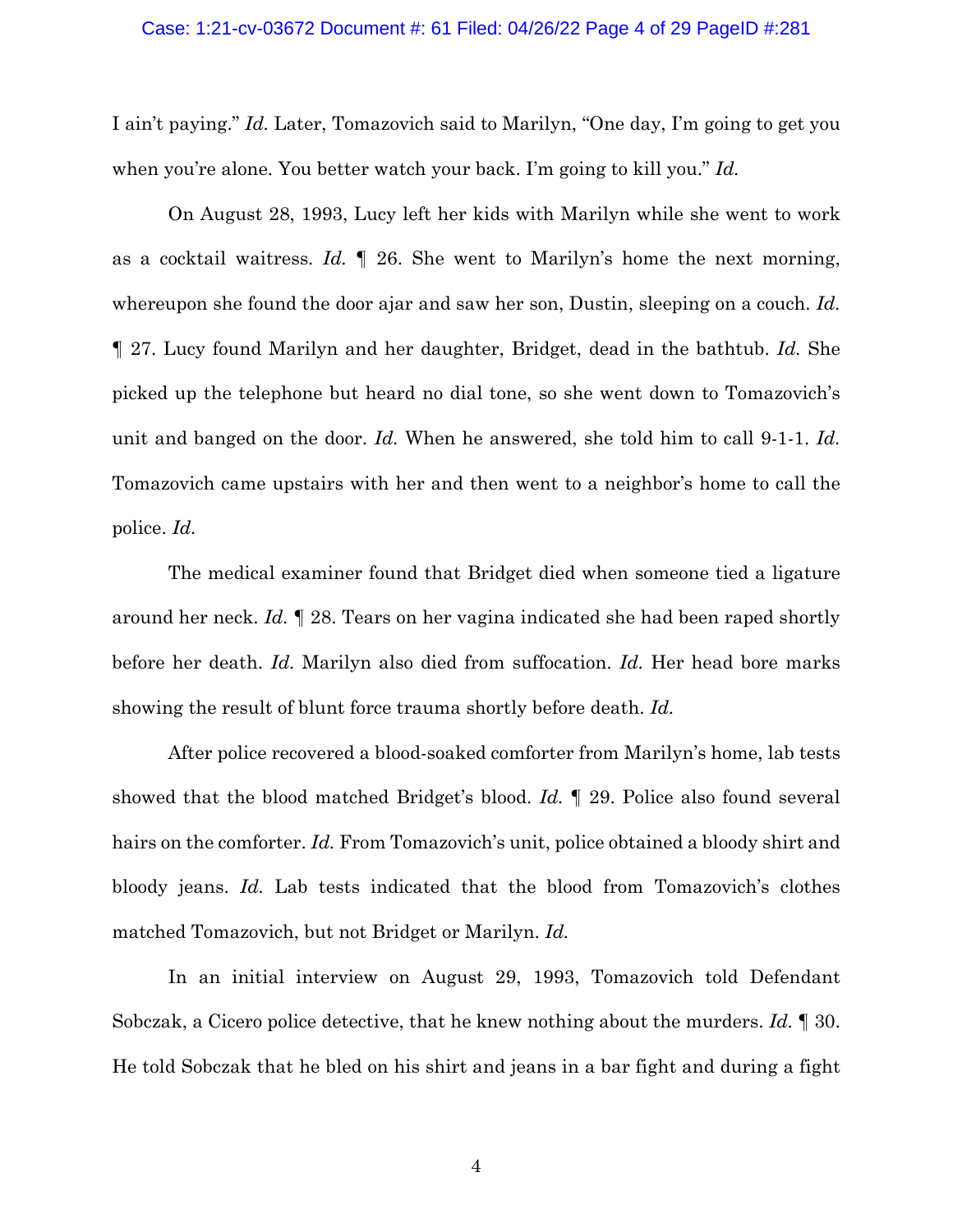in the woods. *Id.* In October 1994, police arrested Tomazovich for two robberies. *Id.* ¶ 31. Tomazovich pled guilty and the court sentenced him to six years in prison. *Id.*

In March 1995, Sobczak again interviewed Tomazovich about the murders because he remained a suspect in the case. *Id.* ¶ 32. Again, Tomazovich denied knowledge about the murders. *Id.* He changed his story, however, when Sobczak interviewed him against in August 1995. *Id.* ¶ 32. During that interview, Tomazovich said he watched while Plaintiff murdered Marilyn, then raped and murdered Bridget. *Id.* ¶ 32.

Police arrested Plaintiff in 1995 and found part of Lucy's driver's license in his wallet. *Id.* ¶ 33. Plaintiff told Defendant Sobczak that he knew nothing about the murders and had not been at Marilyn's house the night of the murders. *Id.* Police released Plaintiff without charging him at that time. *Id.*

In 1998, police arrested Tomazovich and questioned him about the murders. *Id.* ¶ 34. This time, Tomazovich said he held Marilyn's legs while Dukes strangled her. *Id.* Prosecutors then charged Tomazovich with the murders. *Id.* Five years later, in October 2003, Tomazovich agreed to plead guilty to home invasion and to testify against Plaintiff in exchange for the dismissal of the murder charges against him. *Id.*  $\P$  35.

Plaintiff alleges that in October 2003, Defendant Killacky tried, while acting undercover, to induce Plaintiff to confess to the murders. *Id.* ¶ 36. Killacky did not succeed. *Id.*

Officers arrested Plaintiff on drug charges on January 9, 2004. *Id.* ¶ 36.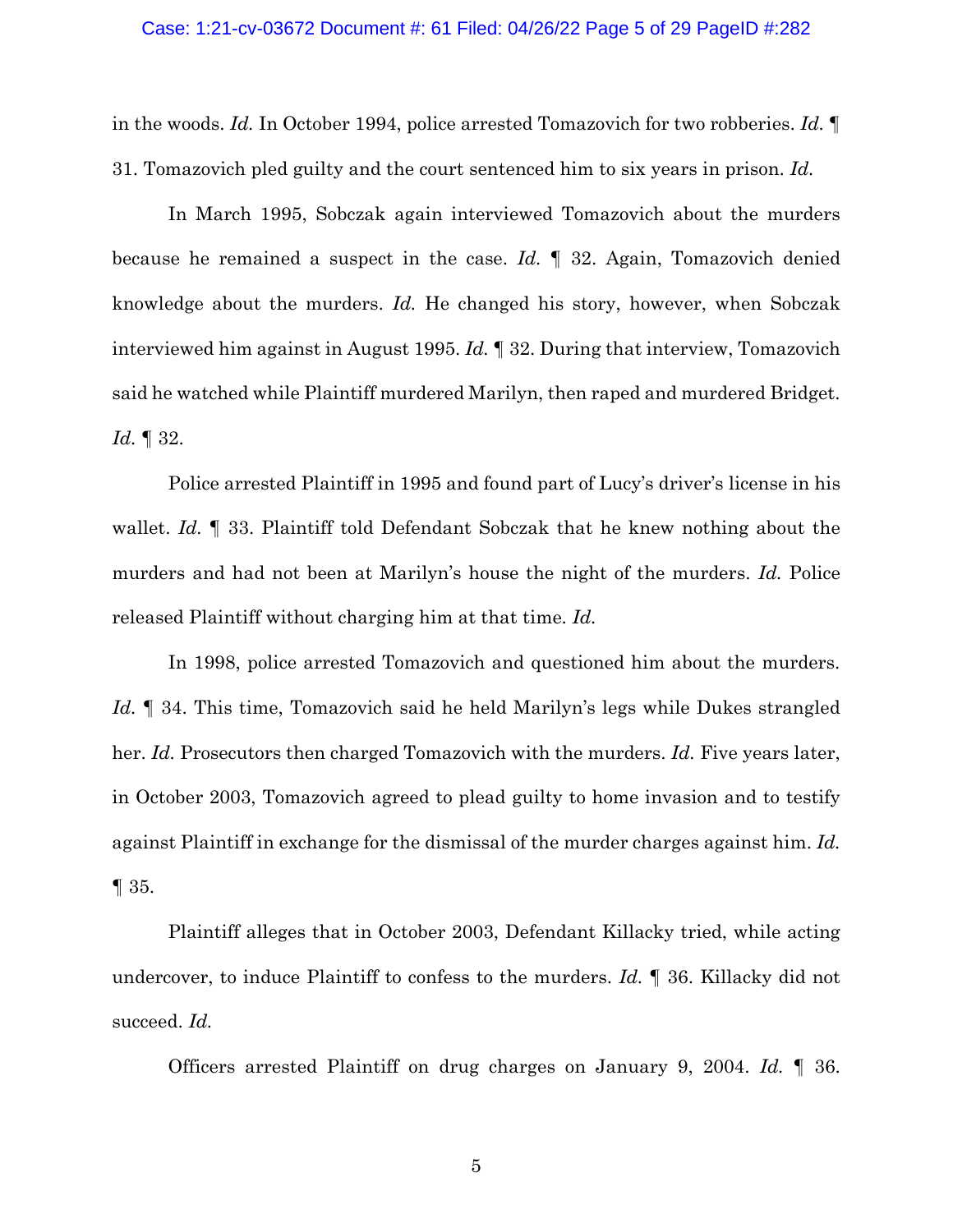### Case: 1:21-cv-03672 Document #: 61 Filed: 04/26/22 Page 6 of 29 PageID #:283

According to Plaintiff, police questioned him for approximately 36 hours, almost continuously, including a period when he "was surreptitiously interrogated and recorded by defendant Brian Killacky, who was placed in" his cell. *Id.* ¶¶ 36–37, 63– 64. Defendants Washburn, Rodriguez, Donnegan, and Pineda also participated in this interrogation. *Id.* ¶ 65. Throughout the interrogation, Plaintiff did not receive any *Miranda* warnings. *Id.* ¶ 66. Plaintiff asked for and was refused counsel at many points during the interrogation. *Id.* ¶ 67.

On January 10, Defendant Washburn questioned Plaintiff. *Id.* ¶ 38. At trial, Washburn claimed that Plaintiff said he wanted to tell Washburn about his participation in the double murders but first wanted to make some phone calls. *Id.* ¶ 39. According to Washburn, after the calls, Plaintiff said he would make a statement about his participation in the murders if the State promised to not seek the death penalty. *Id.* ¶ 40. Washburn spoke to his supervisor, and upon return, said that the "State's Attorney's office wants to know exactly what you're going to say in your statement regarding the murders." *Id.* According to Washburn, Dukes then said, "well, I'm going to tell them about my participation the murders of Marilyn and Bridget." *Id.* Washburn asked, "What are you going to say? That you killed Marilyn and Bridget?", to which Plaintiff answered, "yes, yes, I am." *Id.*

### **D. Motion Suppress and Trial Testimony**

Before his trial, Plaintiff filed a motion to suppress the discussions he had with Washburn and Cook County assistant State's Attorney Jim Papa as plea negotiations. *Id.* ¶ 41. The trial court denied the motion except that it decided the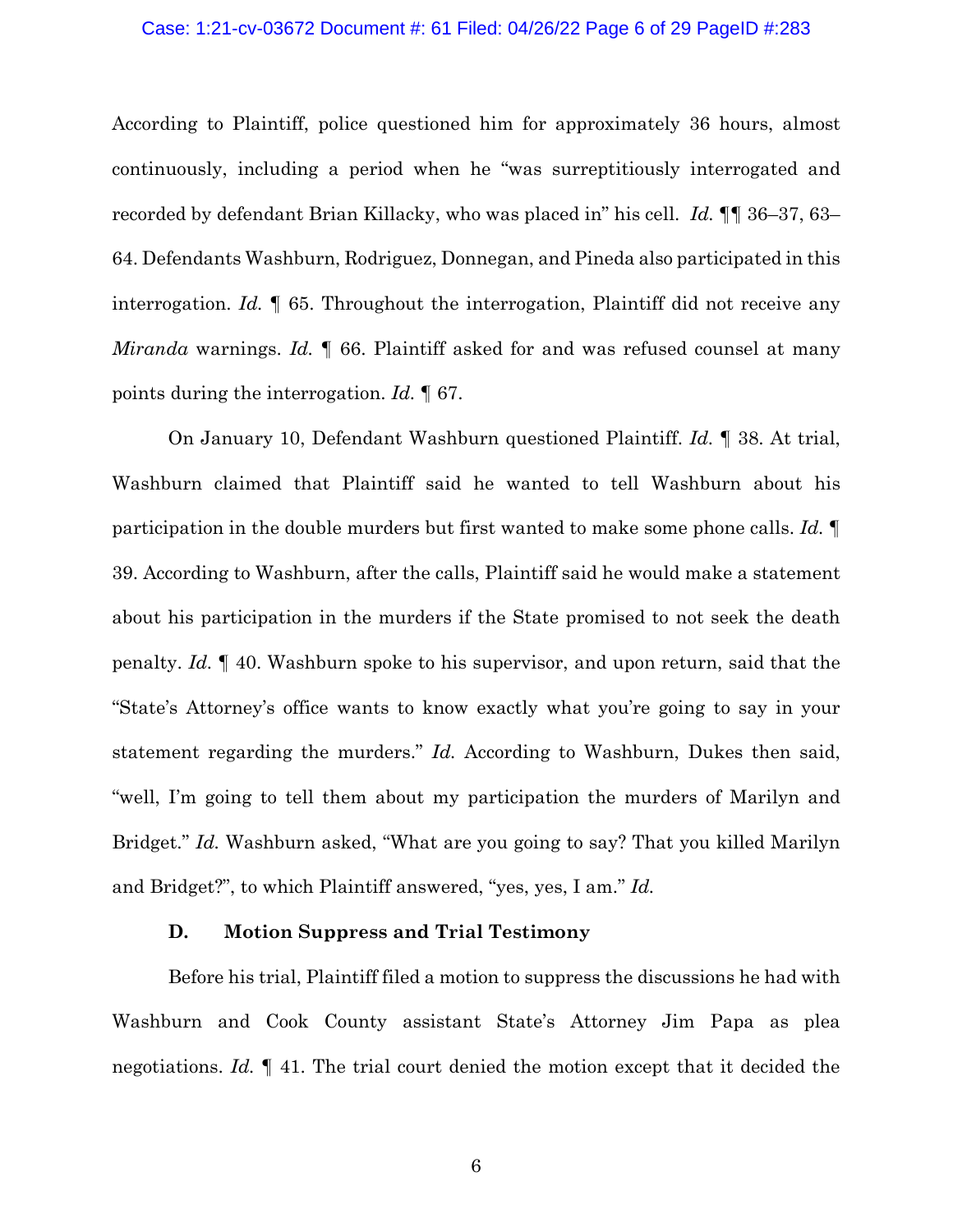## Case: 1:21-cv-03672 Document #: 61 Filed: 04/26/22 Page 7 of 29 PageID #:284

State could not elicit testimony that Plaintiff asked for a sentence of twenty years, then a sentence of forty years, in exchange for a statement about the murders. *Id.*; *Dukes*, 2014 IL App (1st) 21541-U, ¶ 17.

During trial, the State presented an expert on hair comparison, who testified that two hairs found on the blood-soaked comforter appeared to be pubic hairs. [4] ¶ 42. Those hairs matched Plaintiff's hair, and they did not match Tomazovich's, Marilyn's, or Bridget's hair samples. *Id.* The expert also looked at other hairs from the comforter and found that they did not match Plaintiff's, Tomazovich's, Marilyn's, Bridget's, or any other samples prosecutors asked her to compare to the hairs from the comforter. *Id.* ¶ 43. The expert admitted that nothing about the hairs indicated when or how the hair arrived at the comforter. *Id*. The expert also admitted that Plaintiff's hair could have gotten on the comforter when he lived in the house and sometimes visited Lucy. *Id.* ¶ 44.

Defendant Washburn testified about the January 10 interview with Plaintiff. Id.  $\parallel$  46. On cross-examination, defense counsel elicited Washburn's testimony that Plaintiff sought sentences of 20 and 40 years in exchange for his statement. *Id.*

Defendant Sobczak also took the stand, testifying that she asked Plaintiff about his relationship with Lucy when she questioned Plaintiff in 1995. *Id.* ¶ 47. According to Sobczak, Plaintiff "kept on and on about how she liked rough sex, and that they wanted each other and he would have sex with her and she wanted him and little detail like about roughness and stuff of sex." *Id.* When defense counsel objected, the prosecutor promised to show the relevance of the testimony to motive, and the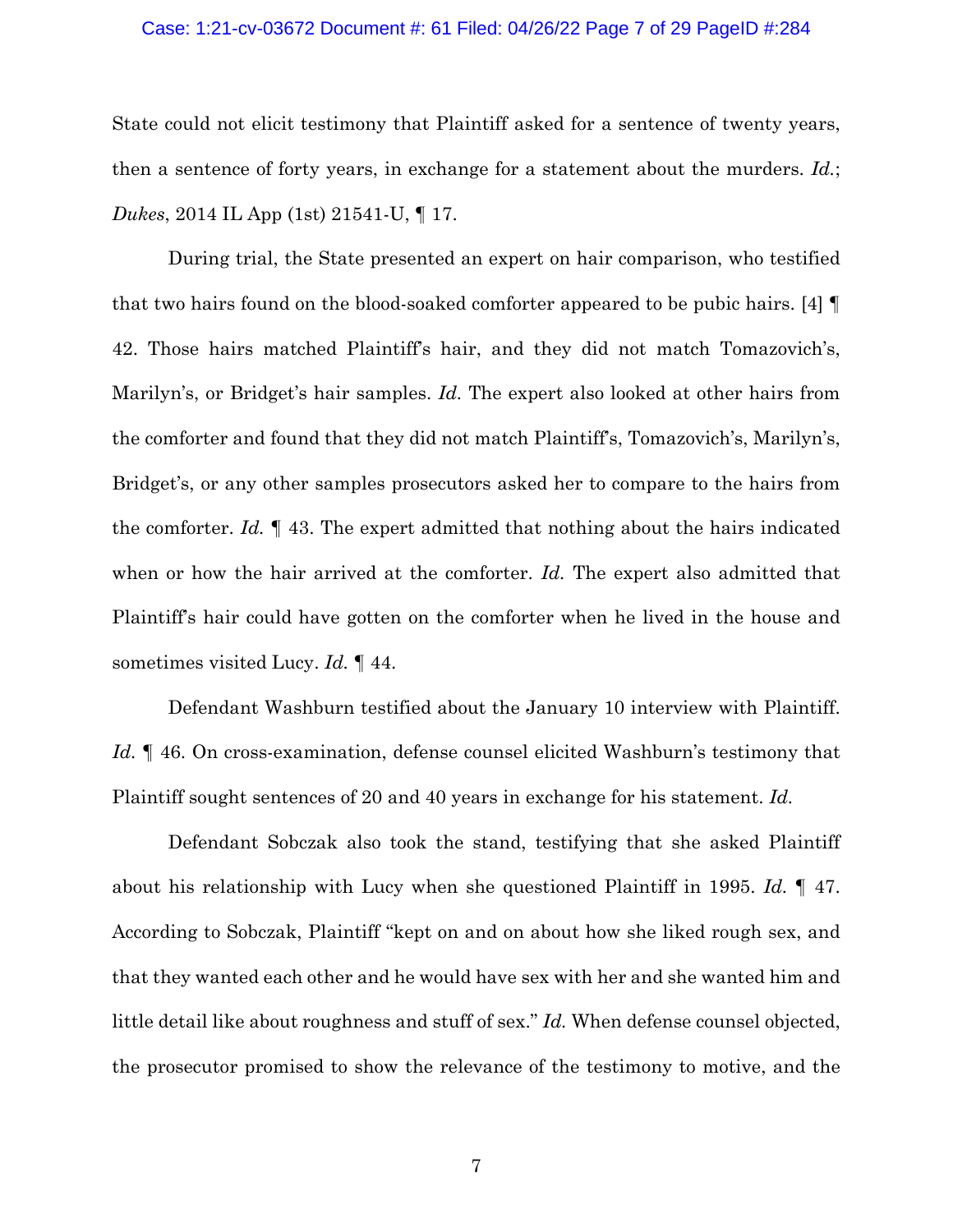#### Case: 1:21-cv-03672 Document #: 61 Filed: 04/26/22 Page 8 of 29 PageID #:285

judge overruled the objection. *Id.* ¶ 48. Sobczak also testified that she asked Plaintiff why he had Lucy's picture from her license in his wallet. *Id.* ¶ 49. She claimed that Plaintiff said Marilyn asked him to stop Lucy from marrying Kevin, so after he had sex with Lucy the night before her wedding, he took Lucy's identification cards thinking that she could not complete a civil ceremony without them. *Id.* ¶ 49.

Sobczak also provided testimony undermining the alibi Plaintiff gave her: She said that while Plaintiff told her that he spent the night of the murders at a crack house, in 2004 she found the crack house where Plaintiff said he stayed and verified that he did not spend the night of the murders there. *Id.* ¶¶ 50–51.

Lucy testified that she found she had no identification cards when she arrived at the courthouse for her wedding on July 24, 1993. *Id.* ¶ 52. She did, however, have her birth certificate which the court accepted for the civil ceremony. *Id.* Lucy saw Plaintiff several times after the wedding; one time, he gave her back the identification cards. *Id.* ¶ 53. Another time, Plaintiff went to the place where Lucy waitressed, and Lucy told him the relationship was over. *Id.* Lucy testified that she did not like rough sex and never said to Plaintiff that she liked rough sex. *Id.* Although defense counsel moved to strike references to "rough sex" as irrelevant, the court denied that motion. *Id.*

Tomazovich testified he had a love/hate relationship with Marilyn. *Id.* ¶ 54. The parties stipulated that Tomazovich threatened to kill Marilyn after she and Lucy served him with an eviction notice in 1993. *Id.* Tomazovich testified extensively as to the events of August 28, 1993. *Id.* ¶ 55. He claimed that around 10:00 p.m. that

8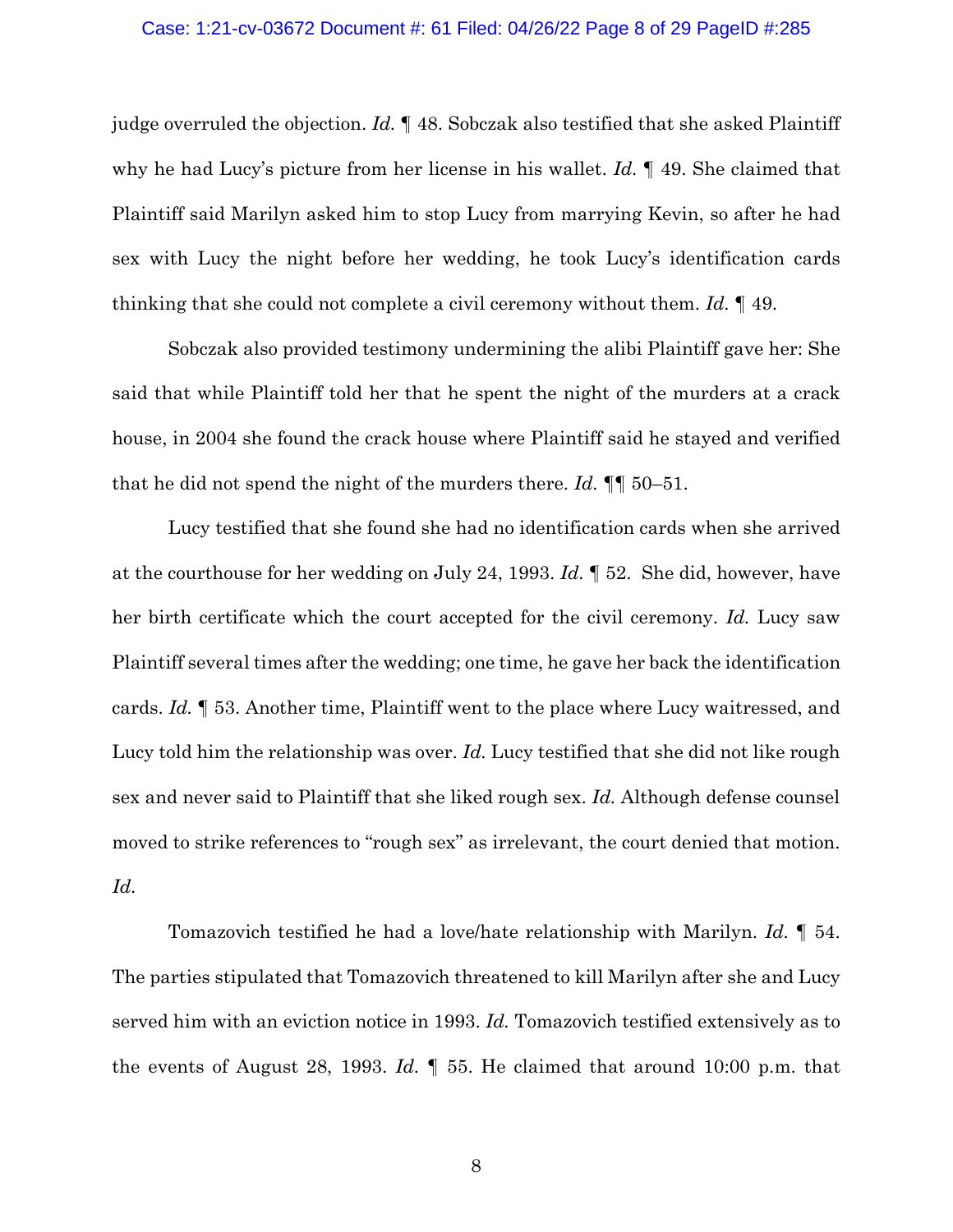## Case: 1:21-cv-03672 Document #: 61 Filed: 04/26/22 Page 9 of 29 PageID #:286

evening, Plaintiff came by his home with beer; after they drank some, Plaintiff asked Tomazovich for money, to which Tomazovich replied he had none. *Id.* According to Tomazovich, Plaintiff suggested they could ask Marilyn for money, and the two men went upstairs and Tomazovich knocked on Marilyn's door. *Id.* ¶ 56. Marilyn let them in and gave Tomazovich \$5.00. *Id.*

Tomazovich testified that when Marilyn saw Plaintiff, she started yelling at Plaintiff and Plaintiff yelled back. *Id.* ¶ 57. Plaintiff then knocked Marilyn down and started strangling her. *Id.* Tomazovich tried to pull him off, but Plaintiff swung a fist and hit Tomazovich in the head. *Id.* When Marilyn tried to get up, Plaintiff got back on top of her and strangled her. *Id.* He told Tomazovich to hold Marilyn's legs, and Tomazovich did so. *Id.* He let go quickly but Marilyn did not move or speak. *Id.* According to Tomazovich, Plaintiff rummaged through the home looking for cash. *Id.*

Tomazovich further testified that he saw Plaintiff carry Bridget into the bedroom. *Id.* ¶ 58. Tomazovich followed and saw that Plaintiff had taken Bridget's pants off. *Id.* Tomazovich said, "what the fuck." *Id.* Plaintiff hit Tomazovich in the chest. Then, according to Tomazovich, he watched Plaintiff rape Bridget. *Id.* Tomazovich tried to grab Bridget, but Plaintiff hit Tomazovich repeatedly and pushed him out of the bedroom. *Id.* Plaintiff then carried Bridget into the bathroom and threatened to do the same to Tomazovich's children if Tomazovich said anything. *Id.* Tomazovich testified that he went downstairs to his home and took off his soiled clothes. *Id.* ¶ 59.

Plaintiff alleges that, to persuade the jury that Tomazovich had not concocted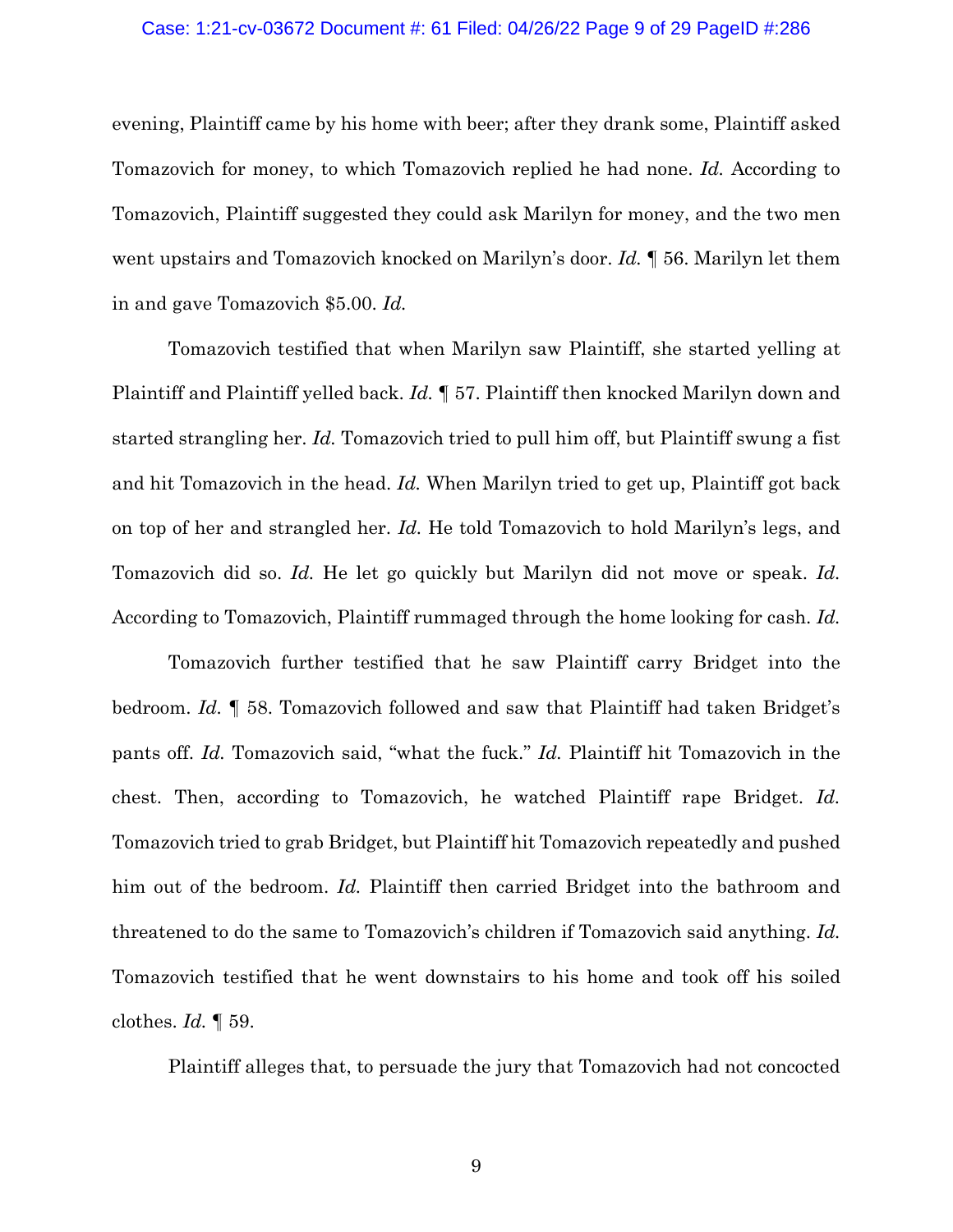#### Case: 1:21-cv-03672 Document #: 61 Filed: 04/26/22 Page 10 of 29 PageID #:287

his account of the murders in response to police questioning, the prosecutor asked him about a conversation between Tomazovich and his friend, Arlene Kwil, a few days after the murders. *Id.* ¶ 60. Tomazovich testified that he told Kwil that he could not stop Plaintiff. *Id.*

# **E. Appellate Reversal and Re-Trial**

On direct appeal, the appellate court reversed and remanded for a new trial, finding that the trial court erred when it: (1) denied Plaintiff's motion to suppress the confession he made to Washburn because these statements were made in the course of plea negotiations; (2) denied the defense's motion to strike all references to "rough sex"; and (3) allowed Tomazovich to testify about his conversation with Kwil. *Id.* ¶ 68.

On remand, Plaintiff waived his right to a jury trial and took a bench trial. *Id.* ¶ 69. With the exception of the evidence the appellate court held the trial court should have excluded, the parties stipulated to the evidence from the first trial. *Id.* ¶ 70. The trial judge acquitted Plaintiff on July 12, 2019. *Id.* ¶ 71.

### **F. Federal Claims**

On July 12, 2021, Plaintiff filed an eight-count complaint under 42 U.S.C. § 1983 and state law, claiming: fabrication of evidence in violation of his Fourteenth Amendment due process rights against Washburn and Rodriguez (Count I) and Sobczak (Count II); coerced confession in violation of his Fourteenth Amendment due process rights against Washburn, Rodriguez, Donegan, Pineda, and Killacky (Count III); failure to provide *Miranda* warnings against Washburn, Rodriguez, Donegan,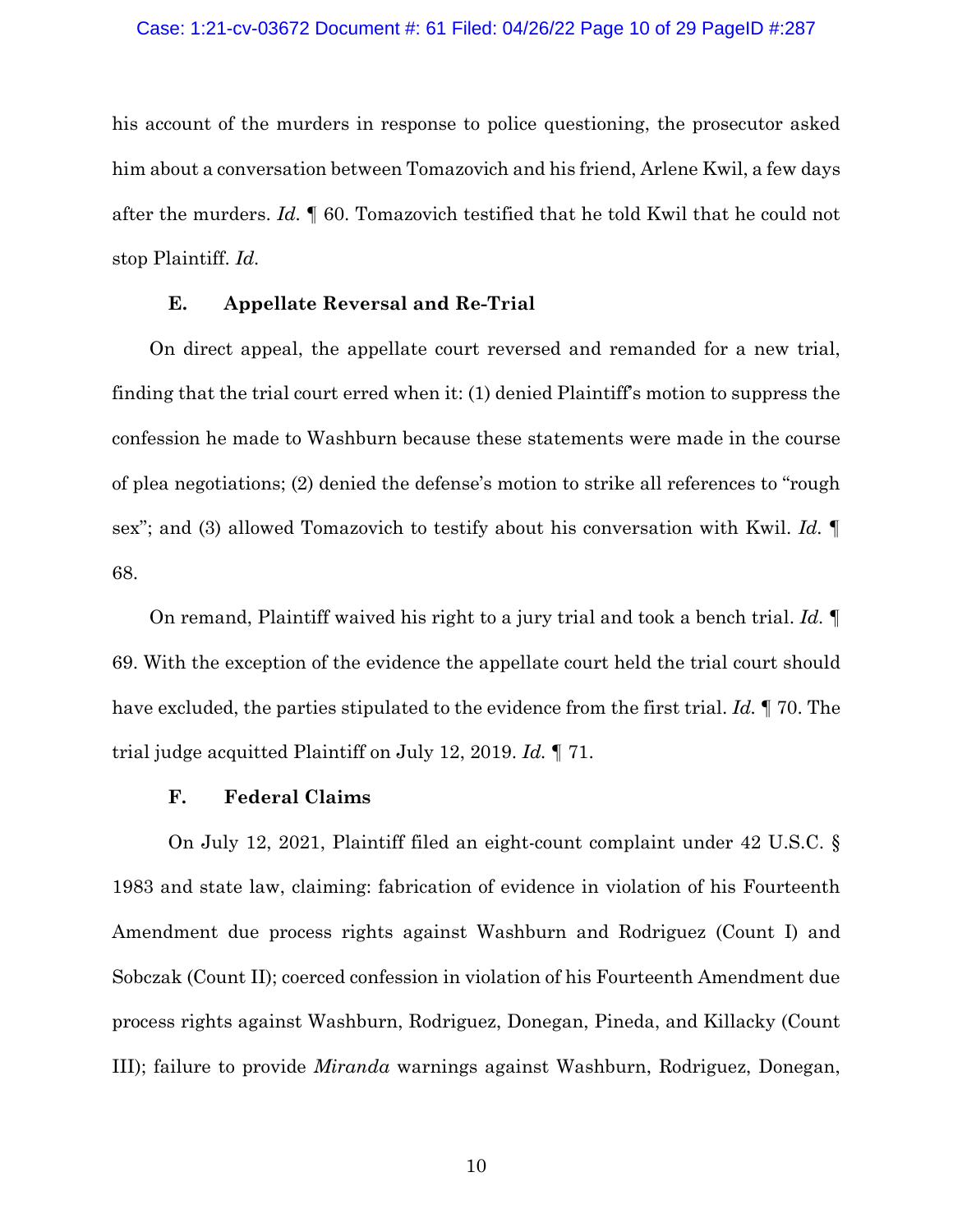Pineda, and Killacky (Count IV); failure to comply with his invocation of his right to counsel against Washburn, Rodriguez, Donegan, Pineda, and Killacky (Count V); and state-law indemnification claims against the City of Chicago (Count VI), Town of Cicero (Count VII), and Kim Foxx in her capacity as the Cook County State's Attorney (Count VIII). [4].

The Defendants have all moved to dismiss the complaint under Federal Rule of Civil Procedure 12(b)(6). [29]; [34]; [40]; [55].

## **II. Legal Standard**

A motion to dismiss under Rule 12(b)(6) tests the sufficiency of a claim, not the merits of the case. *Gunn v. Cont'l Cas. Co.*, 968 F.3d 802, 806 (7th Cir. 2020). To survive a motion to dismiss under Rule  $12(b)(6)$ , the claim "must provide enough factual information to state a claim to relief that is plausible on its face and raise a right to relief above the speculative level." *Haywood v. Massage Envy Franchising, LLC*, 887 F.3d 329, 333 (7th Cir. 2018) (quoting *Camasta v. Jos. A. Bank Clothiers, Inc.*, 761 F.3d 732, 736 (7th Cir. 2014)); *see also* Fed. R. Civ. P. 8(a)(2) (requiring a complaint to contain a "short and plain statement of the claim showing that the pleader is entitled to relief"). A court deciding a Rule 12(b)(6) motion accepts the wellpleaded factual allegations as true and draws all permissible inferences in the pleading party's favor. *Degroot v. Client Servs., Inc.*, 977 F.3d 656, 659 (7th Cir. 2020). Dismissal for failure to state a claim is proper "when the allegations in a complaint, however true, could not raise a claim of entitlement to relief." *Bell Atl. Corp. v. Twombly*, 550 U.S. 544, 558 (2007).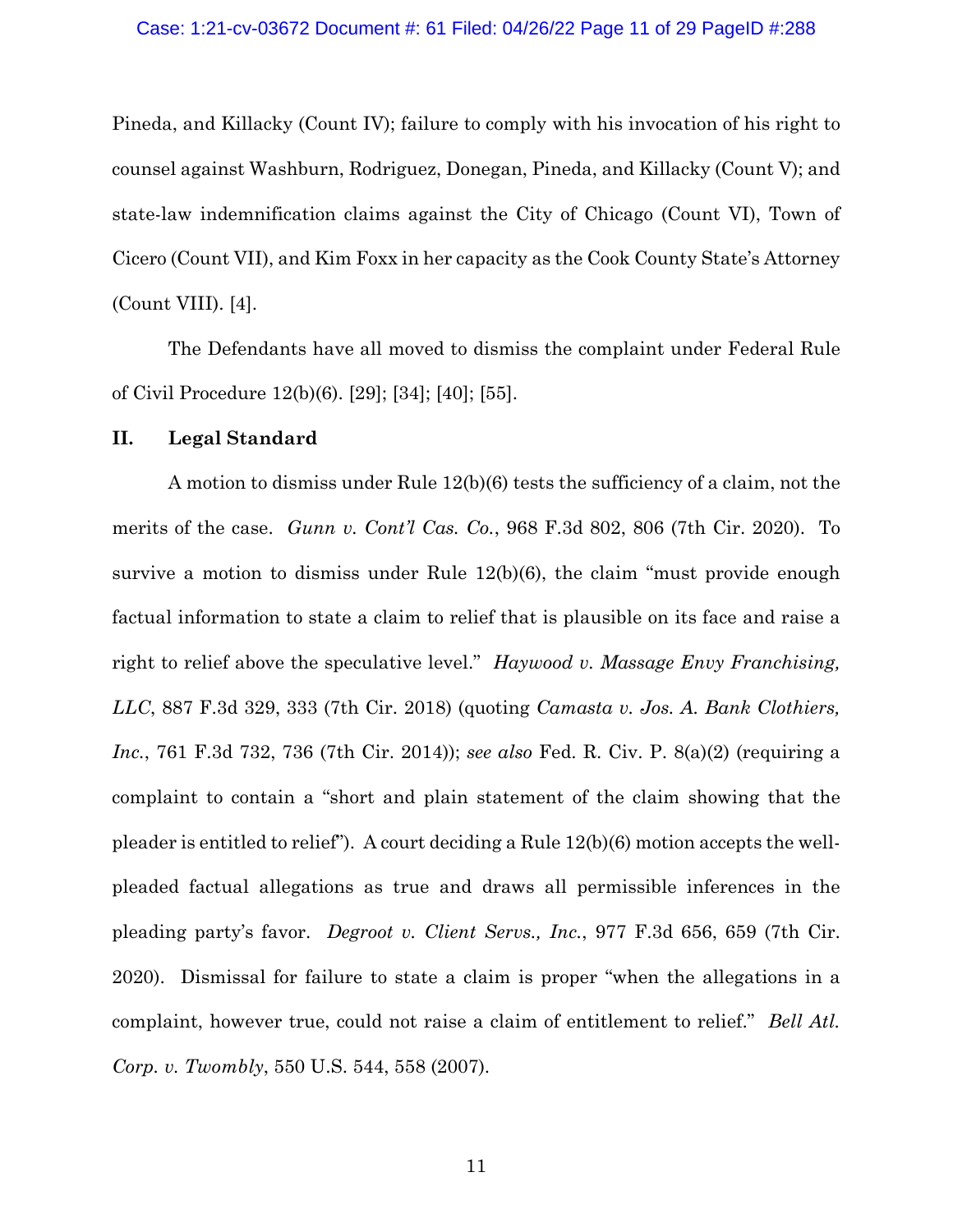#### **III. Analysis**

Defendants have moved to dismiss the complaint against them on several grounds. They argue that the statute of limitations bars Plaintiff's Section 1983 claims (and as a result, the indemnification claims), and in the alternative, that the claims fail on their merits for other various reasons. This Court will address the statute of limitations defense first before turning to the merits of the parties' arguments.

## **A. The Statute of Limitations**

In Illinois, a two-year statute of limitations governs Section 1983 civil rights claims for personal injuries. *Herrera v. Cleveland*, 8 F.4th 493, 495 n.2 (7th Cir. 2021) (citing 735 Ill. Comp. Stat. 5/13-202). The parties' dispute centers around the correct accrual date for Plaintiff's claims.

### **1. Counts I and II: Fabrication of Evidence Claims**

In Counts I and II, Plaintiff asserts violations of his Fourteenth Amendment due process rights based on fabrication of evidence. Plaintiff contends that these claims accrued when the trial judge acquitted him after his second trial in July 2019, making his claims timely. *E.g.*, [58] at 5. Defendants, on the other hand, argue that the claims are time-barred because they accrued when the Illinois appellate court vacated his conviction in November 2014. *E.g.*, [30] at 4–5; [46] at 4–5.

In *McDonough v. Smith*, the Supreme Court held that a Fourteenth Amendment due process claim based on fabricated evidence accrues only "once the criminal proceeding has ended in the defendant's favor, or a resulting conviction has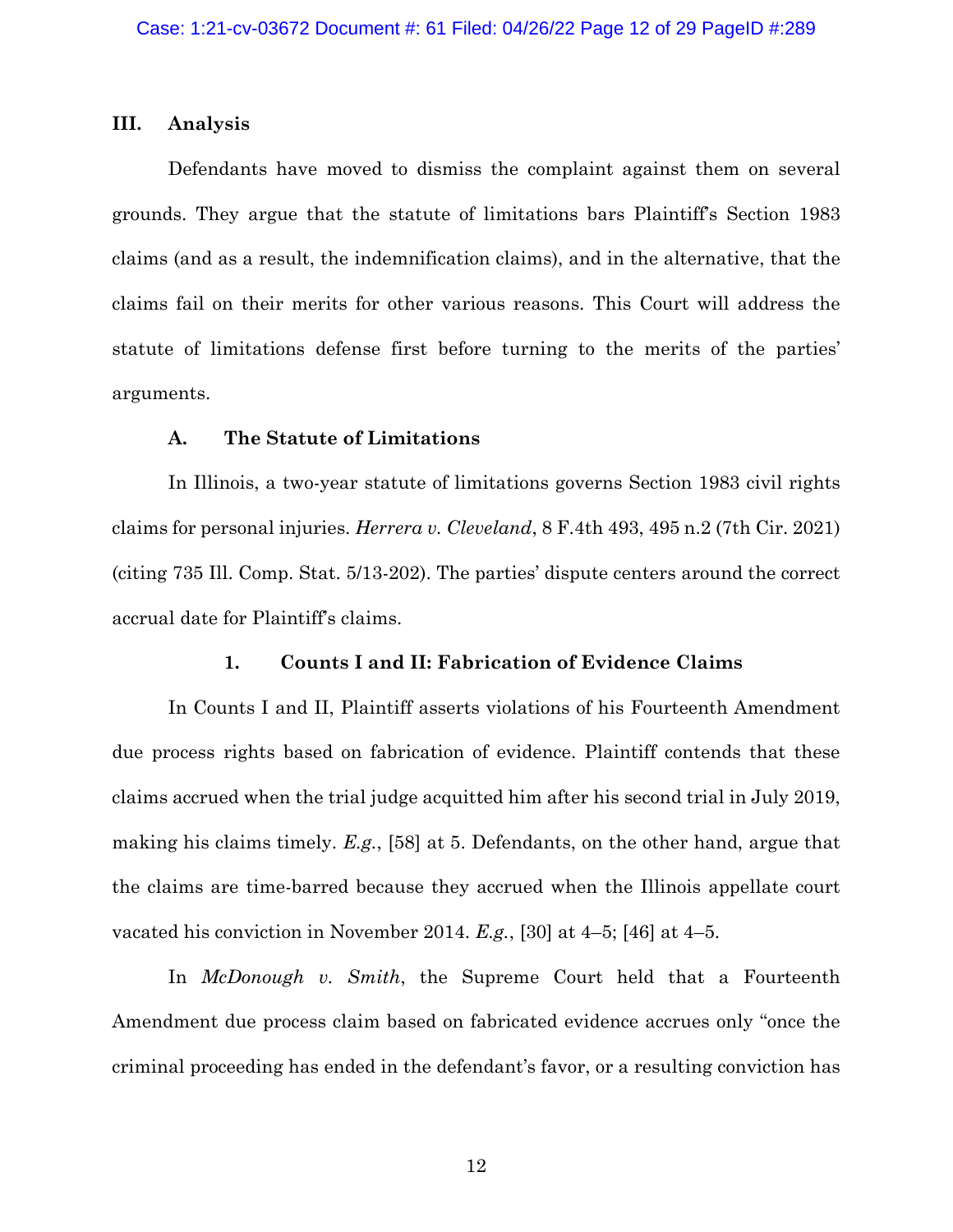## Case: 1:21-cv-03672 Document #: 61 Filed: 04/26/22 Page 13 of 29 PageID #:290

been invalidated within the meaning of [*Heck v. Humphrey*, 512 U.S. 477, 486 (1994)]." 139 S. Ct. 2149, 2158 (2019). *Heck* holds that if a Section 1983 plaintiff establishes that if the civil "action, even if successful, will *not* demonstrate the invalidity of any *outstanding* criminal judgment against the plaintiff, the action should be allowed to proceed, in the absence of some other bar to the suit." 512 U.S. at 487. A plaintiff satisfies this requirement by demonstrating that his conviction "has been reversed on direct appeal, expunged by executive order, declared invalid by a state tribunal authorized to make such determination, or called into question by a federal court's issuance of a writ of habeas corpus." 512 U.S. at 486–87. In short, *McDonough*, incorporating *Heck*, teaches that a fabrication of evidence claim can accrue either where a criminal prosecution ends without a conviction or where a conviction has been invalidated on appeal. 139 S. Ct. at 2158.

In cases involving a single criminal trial, determining the claim accrual date is relatively straightforward because a criminal prosecution usually terminates in a defendant's favor only one time—for instance, when a defendant is acquitted, when he receives habeas relief, or when after a conviction is reversed the government elects to dismiss charges and not re-try the defendant. *See, e.g.*, *Ochoa v. Lopez*, No. 20-CV-02977, 2021 WL 4439426, at \*6 (N.D. Ill. Sept. 28, 2021) (holding that the plaintiff's fabricated evidence claim accrued when the State dismissed charges against the plaintiff in 2019, not when the appellate court reversed and invalidated his conviction in 2017); *Walker v. City of Chicago*, No. 20 C 7209, 2021 WL 4080770, at \*2 (N.D. Ill. Sept. 8, 2021) (concluding that fabrication of evidence claims did not accrue when the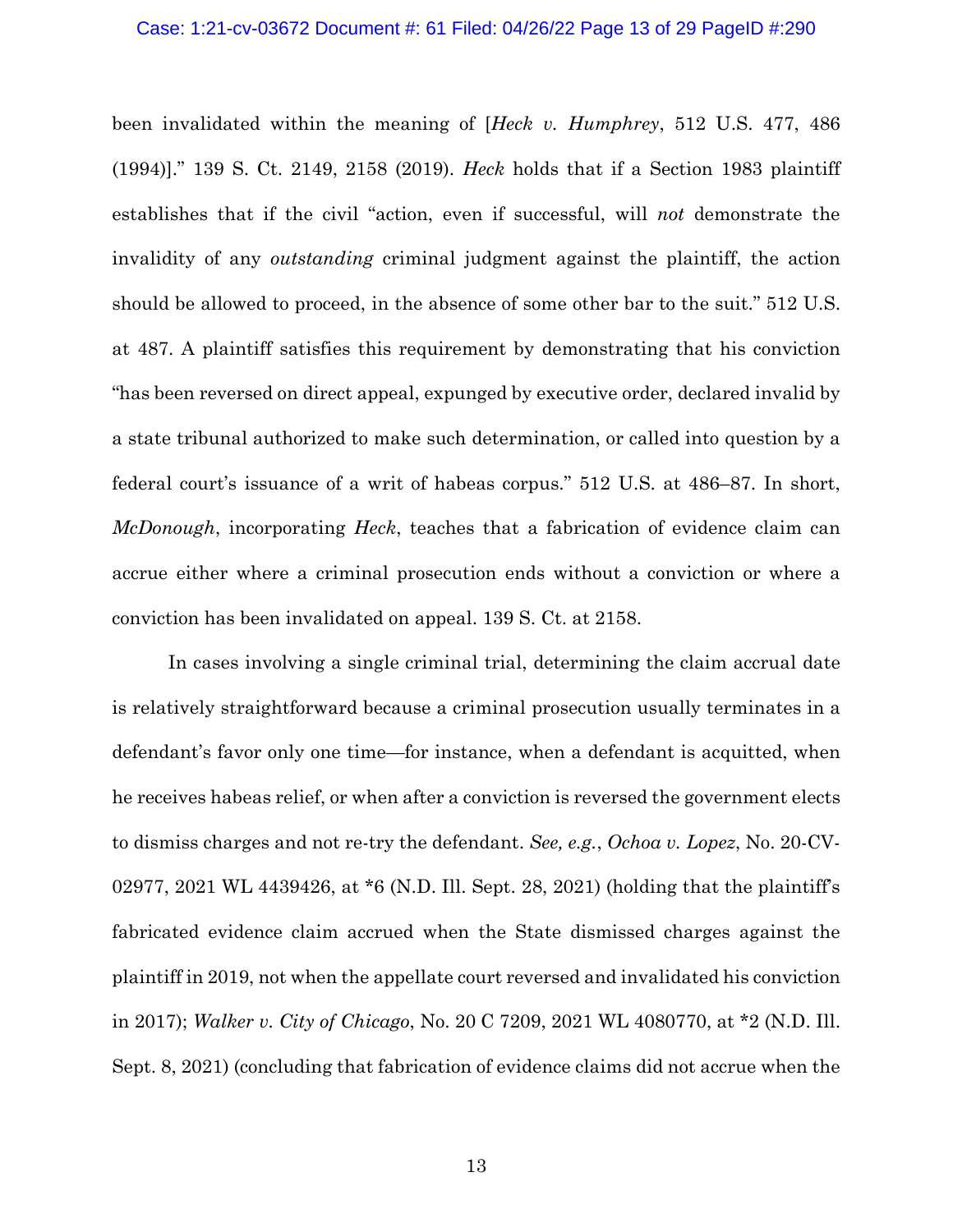### Case: 1:21-cv-03672 Document #: 61 Filed: 04/26/22 Page 14 of 29 PageID #:291

appellate court vacated the plaintiff's conviction and granted him a new trial in 2018, but rather when the State dismissed his case in 2019); *Brown v. City of Chicago*, No. 18 C 7064, 2019 WL 4694685, at \*5 (N.D. Ill. Sept. 26, 2019) ("Plaintiff's fabricationof-evidence claim regarding the 1990 trial and convictions did not begin to accrue until 2017, when his convictions were vacated and the charges against him were finally dropped.").

But in this case, the government tried Plaintiff twice and both prosecutions resolved in Plaintiff's favor, giving rise to two possible claim accrual dates: (1) 2014, when the appellate court reversed Plaintiff's conviction; and (2), 2019, when the trial judge acquitted Plaintiff following his re-trial. Given these circumstances, the parties unsurprisingly dispute the governing claim accrual date. This Court is persuaded, however, that in the context of this case, Plaintiff's claims did not accrue until his acquittal in July 2019. In *McDonough*, the Supreme Court emphasized that there "is not a complete and present cause of action to bring a fabricated-evidence challenge to criminal proceedings *while those criminal proceedings are ongoing*." 139 S. Ct. at 2158 (emphasis added) (internal citations and quotation marks omitted). The Court also invoked "pragmatic concerns" with "avoiding parallel criminal and civil litigation over the same subject matter and the related possibility of conflicting civil and criminal judgments." *Id.* at 2149.

Here, the appellate court did not terminate the case when it reversed Plaintiff's conviction in 2014; it instead remanded the case to the trial court "for a new trial." *Dukes*, 2014 IL App (1st) 121541-U,  $\parallel$  2. The criminal proceedings thus remained

14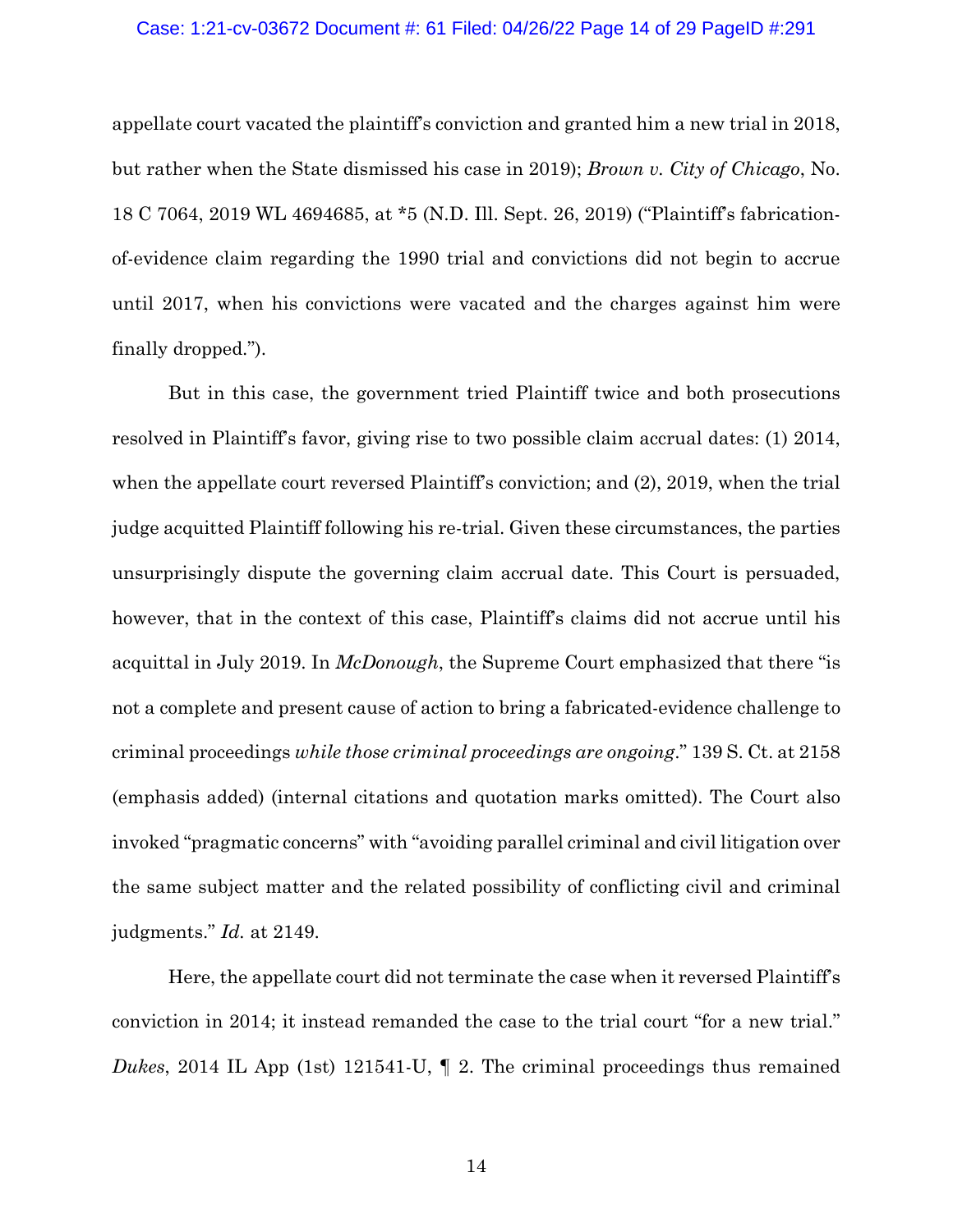## Case: 1:21-cv-03672 Document #: 61 Filed: 04/26/22 Page 15 of 29 PageID #:292

ongoing following the appellate court judgment and did not fully end until Plaintiff's re-trial resulted in an acquittal in July 2019. If the rule were, as Defendants suggest, that Plaintiff had to file his fabrication claims within two years of the appellate court's reversal, he would have been placed in the untenable position of mounting a civil action challenging criminal proceedings while he faced re-trial for murder charges in those same proceedings. This is the very situation *McDonough* cautioned against. 139 S. Ct. at 2158. Because *McDonough* holds that a fabricated evidence claim does not accrue while criminal proceedings remain ongoing, this Court concludes that Plaintiff's claim did not accrue until his 2019 acquittal. 139 S. Ct. at 2158.

Defendants Washburn, Rodriguez, and Sobczak maintain that the "favorable termination" date is the date of the appellate reversal because the evidence they allegedly fabricated—the confession to Washburn and Rodriguez, the statements about Plaintiff's sexual relationship with Lucy to Sobczak—were ruled inadmissible by the appellate court, and thus, the government could not introduce them at the retrial to Plaintiff's detriment. [40] at 10; [56] at 4. Defendants raise a valid point. After all, evidence fabrication does not implicate due process rights unless the government uses it to deprive the criminal defendant of his liberty, *Bianchi v. McQueen*, 818 F.3d 309, 319 (7th Cir. 2016), and here, at least some of the evidence Defendants allegedly fabricated was not introduced at Plaintiff's re-trial and therefore could not have caused Plaintiff to be deprived of his liberty interest under the due process clause. Yet no court has addressed the precise argument Defendants raise—whether, in the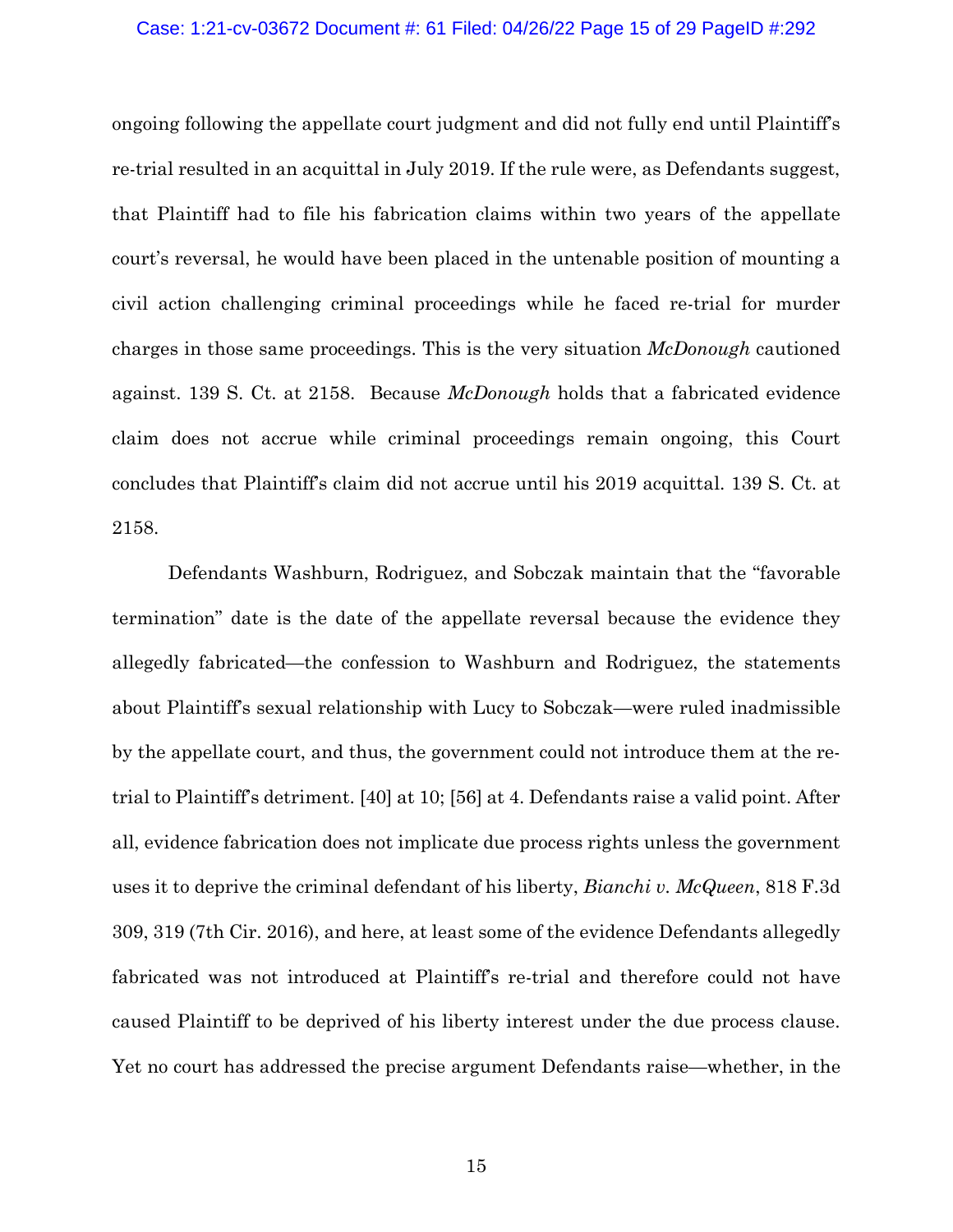## Case: 1:21-cv-03672 Document #: 61 Filed: 04/26/22 Page 16 of 29 PageID #:293

context of multiple trials, favorable termination occurs upon reversal of a conviction based upon the trial court's admission of evidence that forms the basis for Plaintiff's fabrication of evidence claim, even if Plaintiff's criminal case remains ongoing. In the absence of such authority, this Court remains bound by the Supreme Court's general rule in *McDonough* that there "is not a complete and present cause of action to bring a fabricated-evidence challenge to criminal proceedings *while those criminal proceedings are ongoing*." 139 S. Ct. at 2158.

Therefore, Plaintiff's fabrication of evidence claims in Counts I and II are timely.

## **2. Count III: Coerced Confession**

In Count III, Plaintiff purports to bring a Fourteenth Amendment claim against Washburn, Rodriguez, Donegan, Pineda, and Killacky for "elicitation of coerced involuntary statement." [4] at Count III.[1](#page-15-0) Plaintiff claims that the Defendants' use of unconstitutionally coercive interrogation techniques resulted in a confession that the prosecution used against him at trial in violation of his due process rights and rights to be free from self-incrimination. *Id.*

This claim, too, is timely. In *Savory v. Cannon*, the Seventh Circuit, sitting *en banc* and relying on *McDonough*, held that the plaintiff's claims—which included a theory of coercive confession under the Fifth and Fourteenth Amendments—accrued only after he "received a favorable termination of his conviction." *Savory v. Cannon*, 947 F.3d 409, 412, 418 (7th Cir. 2020) (*Savory I*), *cert. denied*, 141 S. Ct. 251 (2020).

<span id="page-15-0"></span><sup>1</sup> Plaintiff's related claims for failure to provide *Miranda* warnings and deprivation of his right to counsel (Counts IV and V) fail on their merits, as discussed below.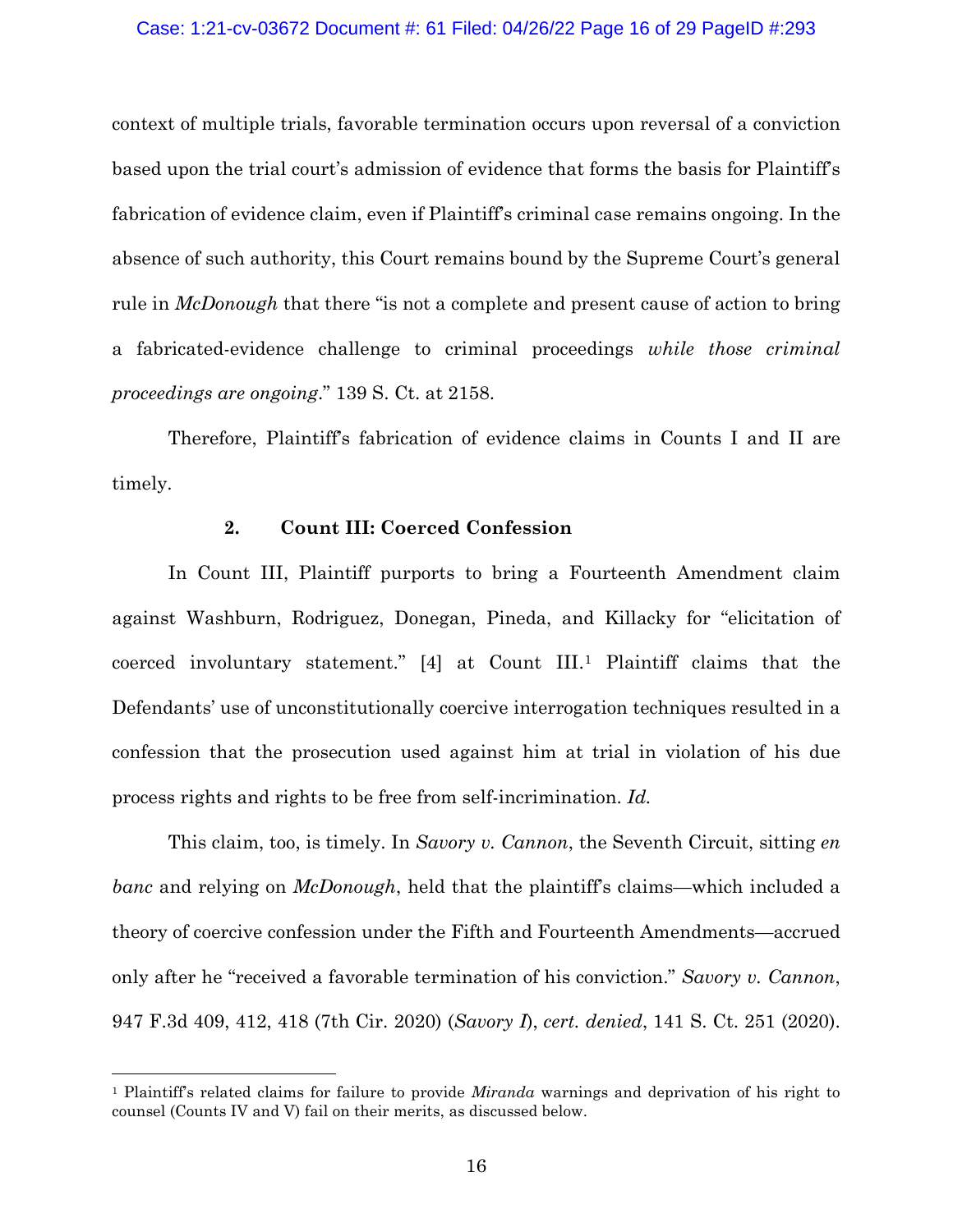### Case: 1:21-cv-03672 Document #: 61 Filed: 04/26/22 Page 17 of 29 PageID #:294

Thus, like the fabrication of evidence claims above, Plaintiff also timely filed his coercive confession within two years of his acquittal in 2019. *See, e.g.*, *Brown*, No. 18 2019 WL 4694685, at \*5 (holding, based on *McDonough*, that the plaintiff "should not be expected to have brought" a coercive interrogation claim "in 2005 while awaiting retrial," and that the plaintiff's claim did not accrue until 2017 when the State agreed to drop all charges against the plaintiff); *see also, e.g.*, *Savory v. Cannon*, 532 F. Supp. 3d 628, 635 (N.D. Ill. 2021) (*Savory II*) (observing, while discussing a Fifth Amendment coerced confession claim, that "[b]ecause the State elected to re-try him after the state appellate court's April 1980 reversal of the convictions entered at his first trial, Savory remained fully subject to pending criminal charges. Those are precisely the circumstances in which, according to *McDonough*, a § 1983 claim has not yet accrued.").

Defendants rely upon *Johnson v. Winstead*, where the Seventh Circuit considered claim accrual in the context of Fifth Amendment coerced confession claims based on incriminating statements at two trials, both of which resulted in convictions and reversals on appeal. 900 F.3d at 439. The Seventh Circuit held that two accrual dates applied—reversal of the first conviction *and* reversal of the second conviction thus approving a dual-accrual favorable termination methodology in the context of multiple trials. *Id. Johnson*, however, pre-dated *McDonough*, and the Seventh Circuit in *Savory I* declined to resolve the "seeming inconsistency" between the two cases as to whether a court can allow one or multiple accrual dates in the context of a single criminal case with a retrial where the plaintiff brings a coerced confession claim.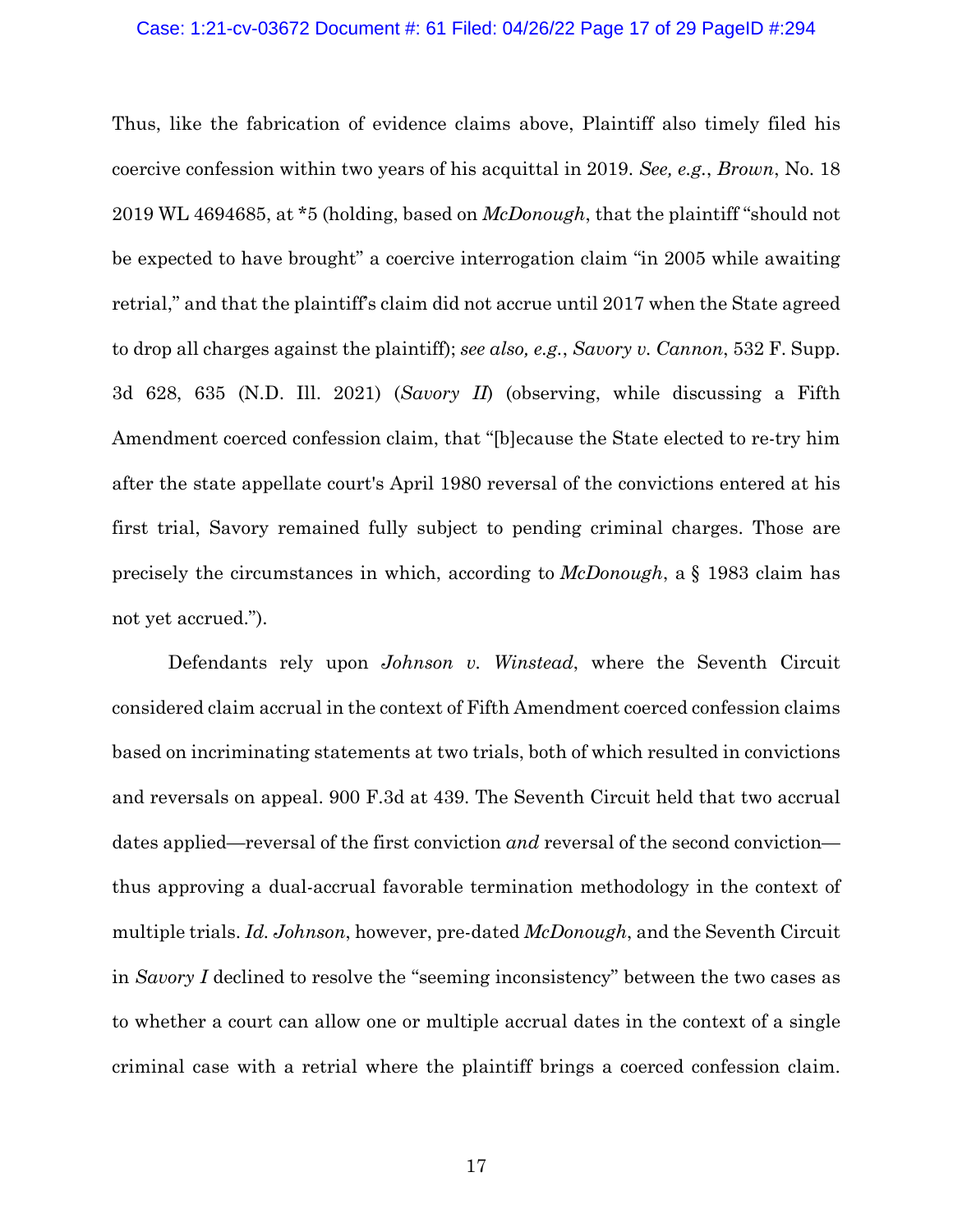## Case: 1:21-cv-03672 Document #: 61 Filed: 04/26/22 Page 18 of 29 PageID #:295

*See Savory I*, 947 F.3d at 416 n.3. Instead, the Seventh Circuit directed district courts to "consider in the first instance, after full briefing from both the plaintiff and the defendants, whether and how *McDonough* affects *Johnson*." *Id.*

Following this direction in *Savory I*, multiple district courts have called into question the viability of *Johnson*'s holding in light of *McDonough*. *See Savory II*, 532 F. Supp. 3d at 635 (holding that the "dual-accrual rule of *Johnson* cannot be reconciled with the Supreme Court's analysis in *McDonough*" in a case where the State elected to retry the plaintiff after the appellate court reversed convictions after his first trial); *Ochoa*, 2021 WL 4439426, at \*4 (agreeing with the plaintiff that "*Johnson* cannot be reconciled" with *McDonough*); *Brown*, 2019 WL 4694685, at \*5 (noting that *Johnson* "is in tension" with *McDonough* and determining that *McDonough*'s single-accrual rule prevails).

This Court agrees with the above cases which have found *Johnson*'s dualaccrual doctrine inconsistent with *McDonough*, and thus concludes that only one accrual date—the date of Plaintiff's acquittal—applies. If the Seventh Circuit addresses and affirmatively resolves the inconsistency between *Johnson* and *McDonough* during the pendency of this case (dual-accrual or one-accrual), Defendants remain free to re-raise their statute of limitations arguments on summary judgment. For now, however, this Court declines to dismiss the claims on statute of limitations grounds.

### **B. Counts IV & V:** *Miranda* **Warnings and Right to Counsel**

Turning now to the merits of the parties' arguments, in Count IV, Plaintiff

18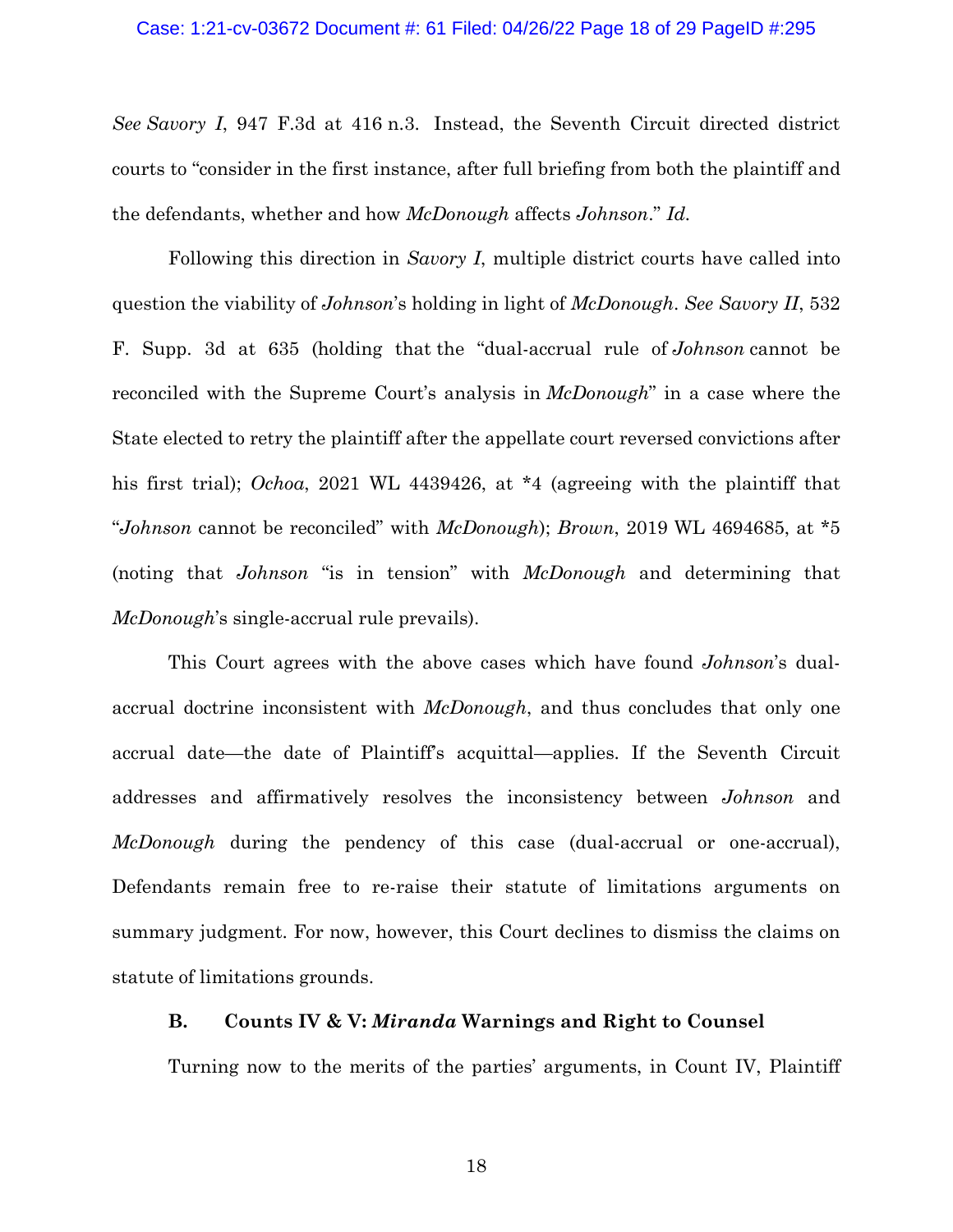#### Case: 1:21-cv-03672 Document #: 61 Filed: 04/26/22 Page 19 of 29 PageID #:296

asserts Fifth and Fourteenth Amendment violations due to the alleged failures of Washburn, Rodriguez, Donegan, Pineda, and Killacky to give him *Miranda* warnings before interrogating him. [4] ¶¶ 85–86. Those Defendants argue that Count IV must be dismissed because the *Miranda* exclusionary rule is not a constitutional right in and of itself, and thus, cannot form the basis of a Section 1983 claim. [40] at 15–18; [60] at 12–13; [46] at 6.

This Court agrees. As Defendants correctly note, "failure to provide such [*Miranda*] warnings is itself not a violation of the Fifth Amendment right against self-incrimination." *Martin v. Marinez*, 934 F.3d 594, 601 n.2 (7th Cir. 2019); *see also Chavez v. Martinez*, 538 U.S. 760, 769 (2003) (holding that "mere coercion does not violate the text of the Self–Incrimination Clause absent use of the compelled statements in a criminal case against the witness"). Here, Count IV alleges only that Defendants "denied [Plaintiff] his fourteenth amendment due process rights by interrogating him without giving him Miranda warnings." [4] ¶ 85. Because mere failure to provide *Miranda* warnings does not amount to a constitutional claim, this Court dismisses Count IV.

In Count V, Plaintiff asserts Fifth and Fourteenth Amendment violations against Defendants Washburn, Rodriguez, Donegan, Pineda, and Killacky for their failures to comply with Plaintiff's invocation of counsel. [4] at Count V (alleging that Defendants interrogated Plaintiff after he "asserted his right to counsel on numerous occasions and requested a lawyer"). Like a claim based on failure to give *Miranda* warnings, a claim based on deprivation of a plaintiff's right to counsel "is also not the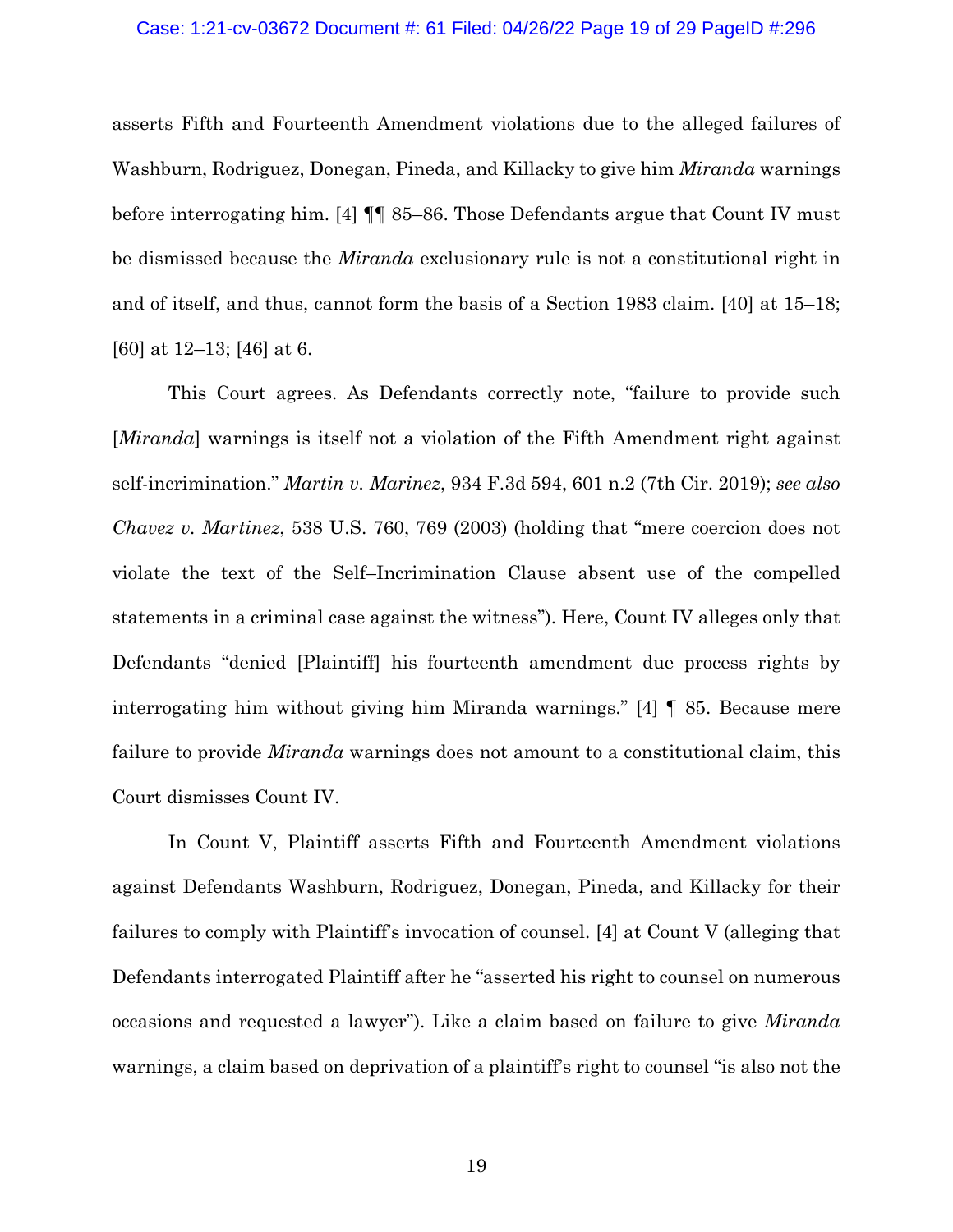## Case: 1:21-cv-03672 Document #: 61 Filed: 04/26/22 Page 20 of 29 PageID #:297

source of a stand-alone constitutional claim, because the right to counsel is derived from the holding in *Miranda*." *Henderson v. Brower*, No. 18-CV-893-JPS, 2018 WL 6267907, at \*4 (E.D. Wis. Nov. 30, 2018) (internal quotation marks and citation omitted); *see also Gibson v. City of Chicago*, No. 19 C 4152, 2020 WL 4349855, at \*12 (N.D. Ill. July 29, 2020). Thus, like the failure to give *Miranda* warnings claim in Count IV, Defendants' deprivations of his right to counsel do not by themselves amount to a violation of his constitutional rights. This Court also dismisses Count V.

This Court notes, however, that its dismissal of Counts IV and V does not foreclose Plaintiff from relying upon his allegations that Defendants denied him counsel and *Miranda* warnings to support his broader claim in Count III. In Count III, Plaintiff alleges that those same Defendants unconstitutionally coerced a confession from him by, among other things, denying him right to counsel and failing to provide him *Miranda* warnings. [4] at Count III. The Fifth Amendment's selfincrimination clause, applicable to states via the Fourteenth Amendment, protects people from coerced confessions. *Jackson v. Curry*, 888 F.3d 259, 265 (7th Cir. 2018). The government violates the self-incrimination clause by using a coerced confession at pre-trial hearings or at trial in criminal cases. *Id.* Coercion depends on the totality of the circumstances, including whether the suspect received *Miranda* warnings and other advice about constitutional rights, whether physical coercion occurred, the length of detention, and the nature of the interrogations*. United States v. Huerta*, 239 F.3d 865, 871 (7th Cir. 2001); *Koh v. Graf*, 307 F. Supp. 3d 827, 850 (N.D. Ill. 2018); *Jackson v. City of Peoria*, No. 416CV01054SLDJEH, 2017 WL 1224526, at \*4 (C.D.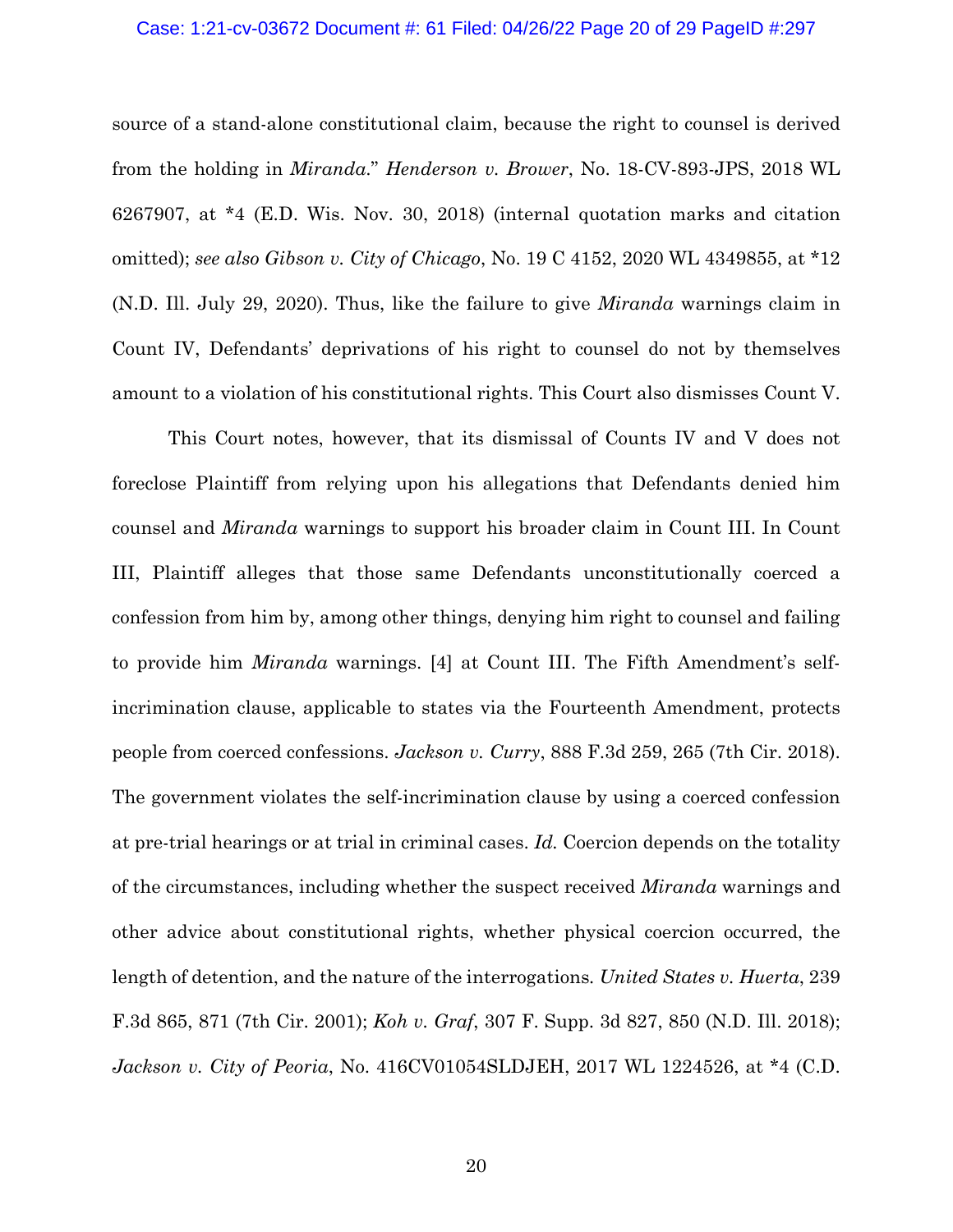Ill. Mar. 31, 2017). Thus, although Plaintiff cannot assert standalone claims based on denial of counsel or failure to receive *Miranda* warnings, he can nonetheless seek redress for those alleged deprivations under his coerced confession claim in Count III.

### **C. Count III: Personal Involvement and Group Pleading**

The various individual Defendants have also moved to dismiss arguing that the complaint has lumped them together, thus failing to satisfy both Federal Rule of Civil Procedure 8, which requires Plaintiff to give fair notice to each Defendant of his wrongdoing, and Section 1983, which requires Plaintiff to allege that a defendant had personal involvement in the alleged constitutional deprivation, *see Johnson v. Rimmer*, 936 F.3d 695, 710 (7th Cir. 2019).

Washburn, Rodriguez, Killacky, Pineda, and Donegan argue that Plaintiff insufficiently pleads their personal involvement as to Count III[2](#page-20-0) because Plaintiff alleges their coercive interrogation as a collective body, without singling out the particular actions each Defendant undertook. [40] at 14, 18–20 (Rodriguez and Washburn); [30] at 3 (Killacky); [56] at 12 (Donegan and Pineda). But at this early stage, "an allegation directed at multiple defendants can be adequate to plead personal involvement." *Hill v. Cook County*, 463 F. Supp. 3d 820, 836 (N.D. Ill. 2020) quoting *Rivera v. Lake County*, 974 F. Supp. 2d 1179, 1194 (N.D. Ill. 2013). In any case in which "the plaintiff has been injured as the consequence of the actions of an unknown member of a collective body, identification of the responsible party may be impossible without pretrial discovery." *Rodriguez v. Plymouth Ambulance Serv.*, 577

<span id="page-20-0"></span><sup>2</sup> They also moved to dismiss Counts IV and V on the same basis, but as discussed above, this Court already dismissed those counts for other reasons.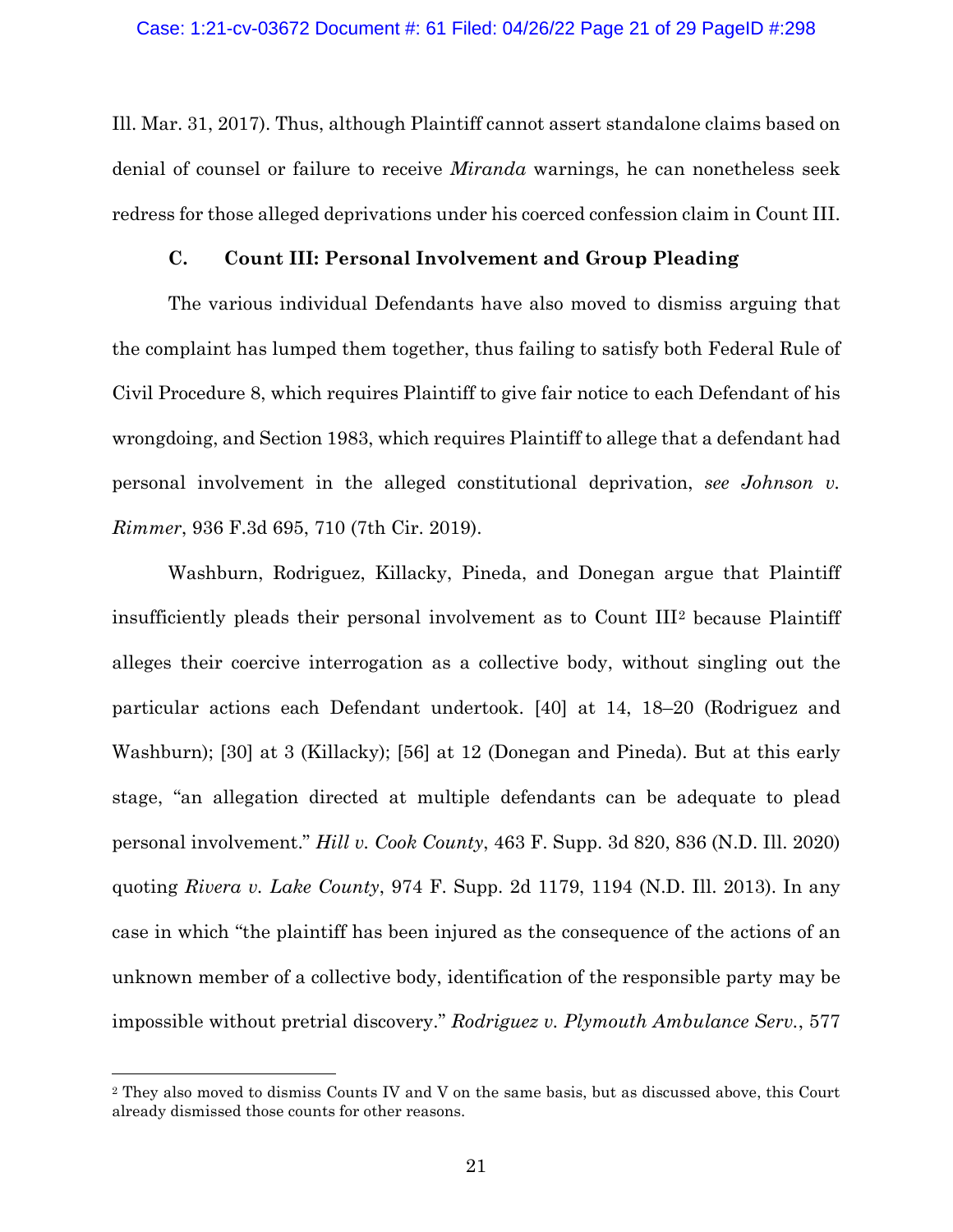## Case: 1:21-cv-03672 Document #: 61 Filed: 04/26/22 Page 22 of 29 PageID #:299

F.3d 816, 821 (7th Cir. 2009). This is "particularly true in police misconduct cases." *Horton v. City of Rockford*, No. 18 C 6829, 2019 WL 3573566, at \*4 (N.D. Ill. Aug. 6, 2019); *see also, e.g.*, *Wilson v. City of Chicago*, No. 09 C 2477, 2009 WL 3242300, at \*2 (N.D. Ill. Oct. 7, 2009) ("Two police officers arrest a person, and after handcuffing him and placing him on the ground, one officer kicks the arrestee in the head. It would be patently unfair and illogical to force such a person to identify which of the two officers committed the act before taking discovery.").

Plaintiff's pleading of Count III also satisfies Rule 8. The complaint asserts that Killacky, Washburn, Rodriguez, Donegan, and Pineda all interrogated him "almost continuously" over the course of 36 hours on January 9 and 10, 2004, and that during the interrogation, Defendants extracted involuntary statements from Plaintiff based on the length, manner, and tone of the interrogation, as well as the use of an undisclosed undercover officer, Plaintiff's physician and mental condition, use of promises and threats, the denial of counsel, and the absence of *Miranda* warnings. [4] ¶¶ 64–67, 82. Rule 8 is "not so rigid that it requires a plaintiff, without the benefit of discovery, to connect every single alleged instance of misconduct in the complaint to every single specific officer." *Koh*, 2013 WL 5348326, at \*4. While, of course, Plaintiff must "eventually tie particular officers to particular injuries to survive a motion for summary judgment," *Horton*, 2019 WL 3573566, at \*4, this Court will not require him to do so at the pleadings stage.

Defendant Rodriguez also argues that Plaintiff fails to allege sufficient facts to show his personal involvement in Count I, the fabrication count against Washburn

22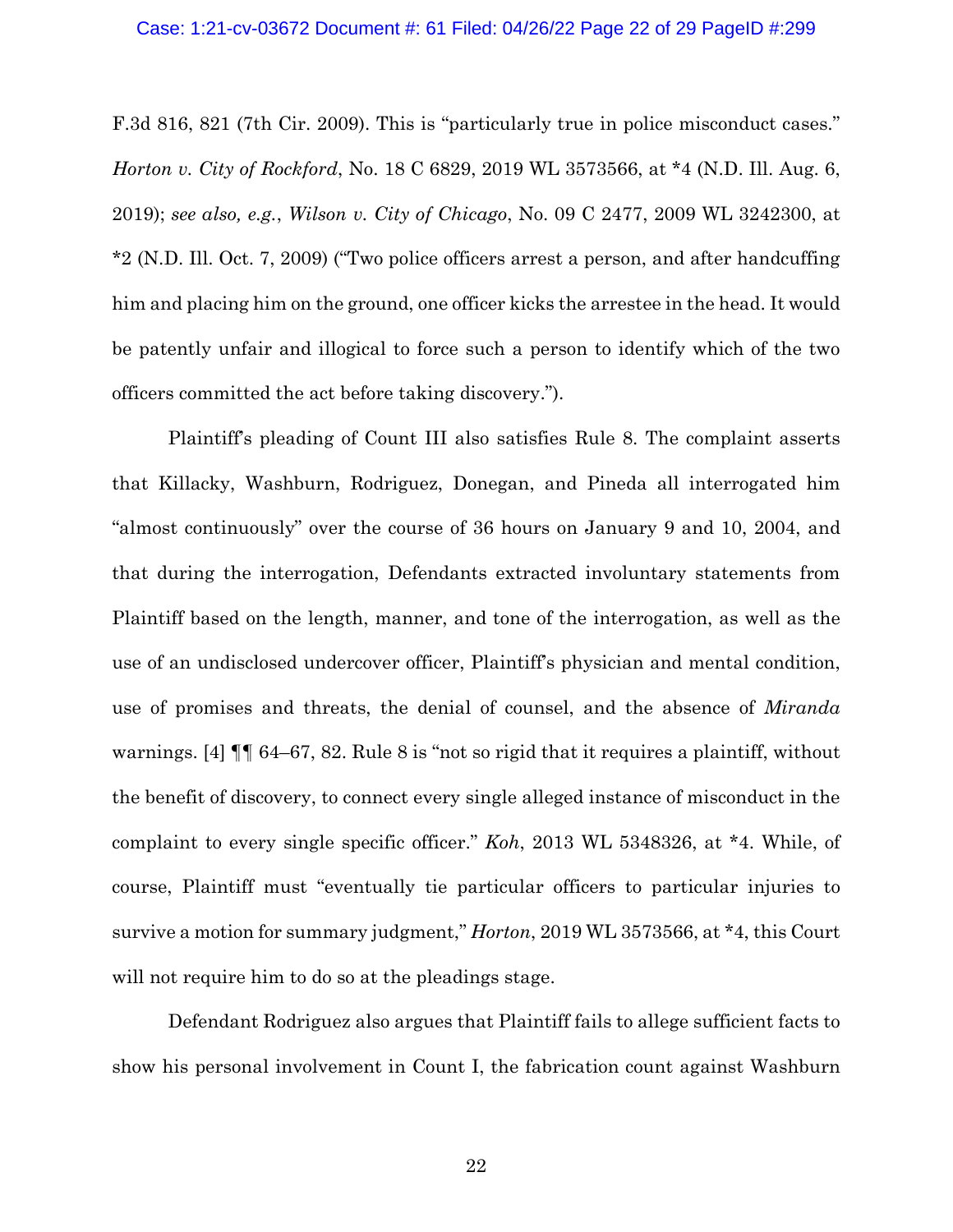## Case: 1:21-cv-03672 Document #: 61 Filed: 04/26/22 Page 23 of 29 PageID #:300

and Rodriguez. [40] at 14. In this count Plaintiff alleges that Rodriguez aided Washburn in authoring a fabricated police report where Washburn falsely claimed that Plaintiff admitted to killing Marilyn and Bridget. [4] ¶ 73. While this Court agrees that the allegations are thin, the law does not require more specificity at this point in the case, particularly where Plaintiff lacks facts exclusively within Defendants' knowledge as to what extent Rodriguez assisted Washburn with authoring the allegedly fabricated police report. At the pleadings stage, Plaintiff need only generally name the "persons responsible for the problem." *Koh*, 2013 WL 5348326, at \*4 (quoting *Burks v. Raemisch*, 555 F.3d 592, 594 (7th Cir. 2009). That is what Plaintiff has done here. For these reasons, this Court declines to dismiss either Count I or Count III.

### **D. Count II: Fabrication of Evidence Against Sobczak**

In Count II, Plaintiff asserts that Defendant Sobczak violated her due process rights by fabricating a police report in which she falsely states that: (1) she disproved Plaintiff's alibi; (2) Plaintiff told her that Lucy liked "rough sex"; and (3) Plaintiff told her he took Lucy's identification cards the night before her wedding. [4] ¶¶ 77–78. The "essence" of a fabricated evidence due process claim is that "the accused was convicted and imprisoned based on knowingly falsified evidence, violating his right to a fair trial and thus depriving him of liberty without due process." *Patrick* v. *City of Chicago*, 974 F.3d 824, 835 (7th Cir. 2020). A Plaintiff must allege that defendants used fabricated evidence that they knew to be false to deprive him of his liberty.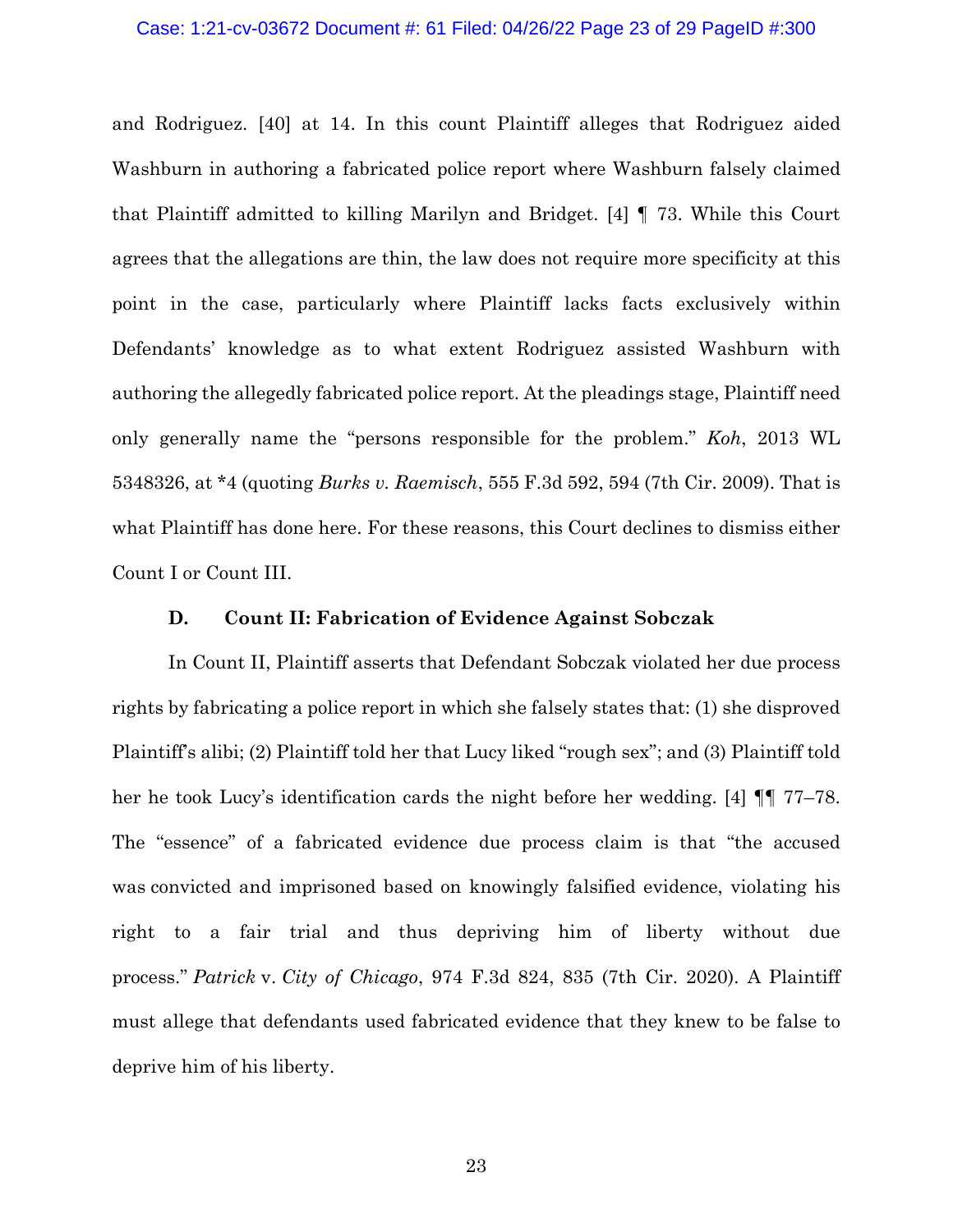## Case: 1:21-cv-03672 Document #: 61 Filed: 04/26/22 Page 24 of 29 PageID #:301

Defendant Sobczak moves to dismiss Count II on various grounds, but none are persuasive. First, she argues that the record undermines Plaintiff's allegations that her police reports were false because the Illinois appellate court did not consider Sobczak's testimony to be false or fabricated. [56] at 7. This Court is unpersuaded by this argument. The fact that the appellate court did not weigh in on the accuracy of Sobczak's reports does not mean that Sobczak did not fabricate their contents.

Sobczak also argues that she could not have fabricated that Plaintiff told her Lucy liked "rough sex" because Plaintiff admitted that he had a sexual relationship with Lucy when Sobczak questioned him in 1995. [56] at 7. But the complaint does not allege that Plaintiff told Sobzak that Lucy liked "rough sex," nor that Plaintiff admitted to a sexual relationship with Lucy when Sobczak questioned him. This Court must accept as true the complaint's allegation that Sobczak fabricated Plaintiff's statement about "rough sex." Relatedly, Sobczak argues that "the fact that Lucy subsequently testified at trial that she did not like rough sex and never told Plaintiff that she liked rough sex does not mean that Plaintiff did not have that impression about Lucy and did not make statements to Sobczak about it in August 1995." *Id.* True, the fact that Lucy testified that she does not like "rough sex" does not necessarily mean that Plaintiff did not tell Sobczak that she does. Yet this argument only raises a question of fact about what Plaintiff did or did not tell Sobczak and does not present a basis for dismissal. At this stage, this Court must accept as true Plaintiff's allegations that Sobczak fabricated the fact that Plaintiff told him that Lucy liked "rough sex." *Lax*, 20 F.4th at 1181.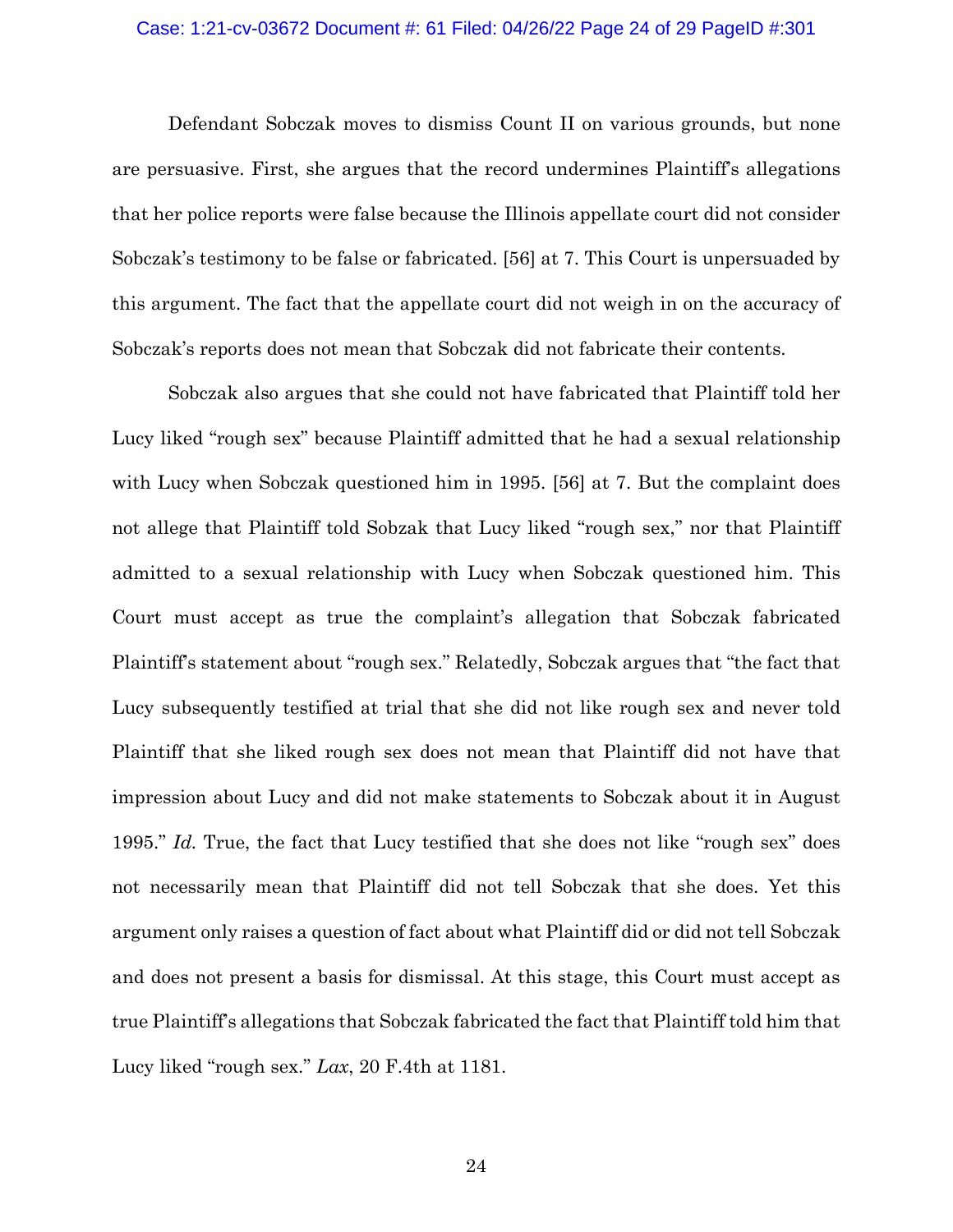#### Case: 1:21-cv-03672 Document #: 61 Filed: 04/26/22 Page 25 of 29 PageID #:302

Sobczak also unpersuasively argues that she did not fabricate Plaintiff's statements that he took Lucy's identification cards the night before her wedding because Lucy provided testimony consistent with that statement—specifically, that she realized her identification card was missing the day of her wedding and that Plaintiff returned her card after she was married. [56] at 7–8; *see* [4] ¶¶ 52–53. But the fact that Lucy's testimony was consistent with Sobczak's does not necessarily foreclose the possibility that Sobczak nonetheless fabricated Plaintiff's statement that he took Lucy's identification cards. Both things can be true: Sobczak may have fabricated the fact that Plaintiff told him about stealing the identification cards *and* Lucy testified that she lost her identification cards and Plaintiff returned them to her after the wedding. Whether Sobczak did, in fact, fabricate evidence cannot be determined at this stage; this Court must accept as true Plaintiff's assertion that she "created evidence" she "knew to be false." *Petty v. City of Chicago*, 754 F.3d 416, 423 (7th Cir. 2014).

Sobczak further argues that Plaintiff cannot claim that she fabricated the fact that she disproved Plaintiff's alibi of staying at a crack house on the night of the murders because Plaintiff "did not witness what [she] did or didn't do" to check out the alibi. [56] at 8. This argument, too, fails to persuade. Plaintiff is not alleging that Sobczak is lying about how she went about investigating Plaintiff's supposed alibi; he is claiming that she lied that Plaintiff gave her the address of a "crack house" as an alibi. [4] ¶ 78. The allegations of Sobczak's "concocting narratives based on details" she "knew to be false" sufficiently state a fabrication claim. *Fulton v. Bartik*, 547 F.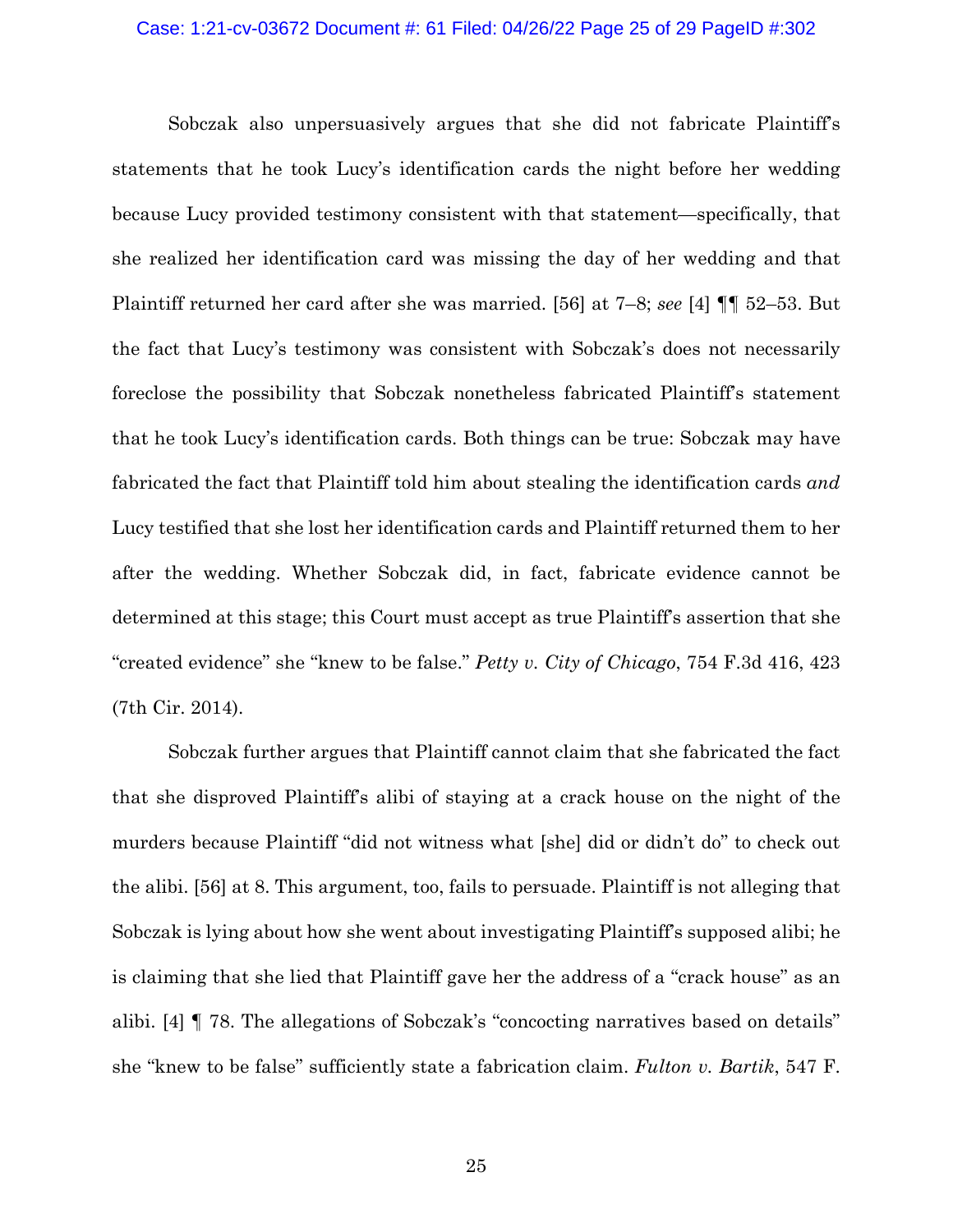Supp. 3d 799, 813 (N.D. Ill. 2021).

The Town of Cicero also argues for dismissal on Sobczak's behalf, suggesting that Sobczak's allegedly fabricated evidence was immaterial to Plaintiff's conviction. [35] at 5. The Town points to the facts that Plaintiff's defense at trial did not challenge Sobczak's investigation of his alibi or question her about its veracity and that Sobczak's testimony was also introduced at Plaintiff's second trial (minus the references to "rough sex") resulting in an acquittal. *Id.* The Town's argument relies upon the principle that "an act of evidence fabrication doesn't implicate due-process rights *unless* the fabricated evidence 'is later used to deprive the [criminal] defendant of her liberty in some way," *Bianchi v. McQueen*, 818 F.3d 309, 319 (7th Cir. 2016) (alteration in original) (quoting *Whitlock v. Brueggemann*, 682 F.3d 567, 580 (7th Cir. 2012)), but erroneously assumes that Sobczak's testimony was not germane to the jury's decision to convict Plaintiff. As Plaintiff notes, Sobczak's testimony about a false alibi could clearly have been relevant to the conviction, as it would tend to indicate Plaintiff's consciousness of guilt. So could her testimony about Plaintiff admitting to stealing her identification cards; this evidence might have suggested to the jury that Plaintiff killed Marilyn and Bridget in retaliation for Lucy's decision to get married even though she carried on alleged affair with Plaintiff. Moreover, the fact that the bulk of Sobczak's evidence was re-introduced at Plaintiff's retrial does not undercut its materiality at the first trial.

Finally, this Court rejects the Town's contention that Plaintiff fails to specify which parts of Sobczak's reports he claims she fabricated. *Contra* [35] at 5–6. As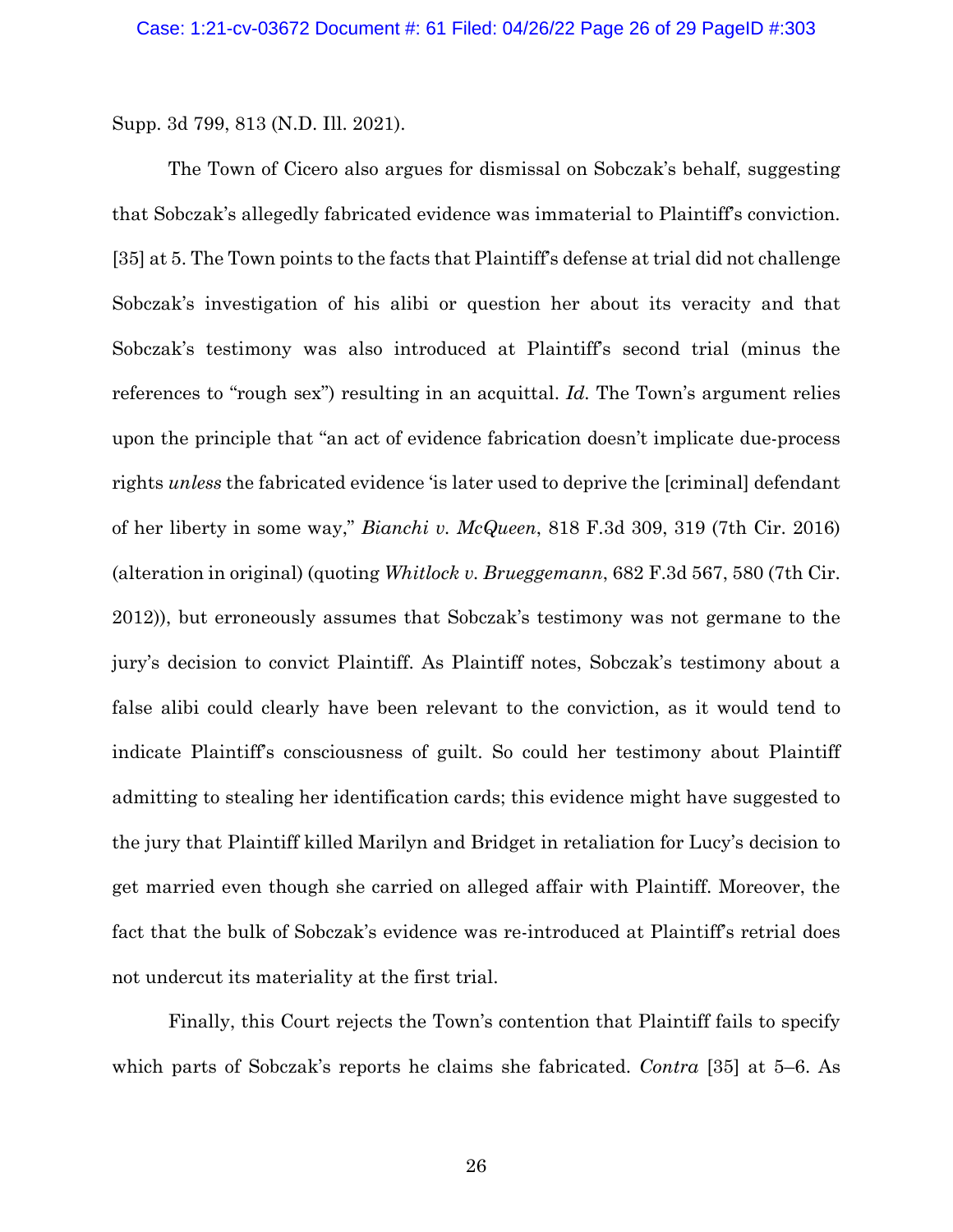## Case: 1:21-cv-03672 Document #: 61 Filed: 04/26/22 Page 27 of 29 PageID #:304

discussed, the complaint specifically lists the particular facts Plaintiff claims Sobczak lied about: the disproven alibi, that Plaintiff admitted to stealing identification cards, and that Plaintiff said that Lucy liked "rough sex." Thus, contrary to the Town's contention, the complaint contains plenty of specificity.

# **E. Counts VI, VII, VIII: Indemnification Claims**

Finally, this Court addresses the indemnification claims in Counts VI and VII. Section 1983 plaintiffs may sue counties and cities to indemnify their employees for actions taken in the scope of their employment. *T.S. v. Twentieth Century Fox Television*, 548 F. Supp. 3d 749, 785 (N.D. Ill. 2021); *Cates v. Manning*, No. 19 C 5248, 2020 WL 1863299, at \*2 (N.D. Ill. Apr. 14, 2020); 745 Ill. Comp. Stat. 10/9-102.

The Town of Cicero and City of Chicago move to dismiss the indemnification claims against them in Counts VI and VII only to the extent this Court dismisses the claims against their employees—Donegan, Pineda and Sobczak for the Town; Washburn and Rodriguez for the City. [35] at 7; [40] at 20. But because claims against those individual Defendants remain viable, the indemnification claims against the Town and City do, too. *See Walker v. City of Chicago*, No. 1:21-CV-02648, 2022 WL 971891, at \*7 (N.D. Ill. Mar. 31, 2022) ("Because the fabricated-evidence claim survives against the individual Defendants, the indemnification claim survives too.").

State's Attorney Kim Foxx seeks dismissal of the official-capacity indemnification claim against her in Count VIII, arguing that the Eleventh Amendment bars such claims. [30] at 9. Perhaps recognizing the Eleventh Amendment problems with his claim, Plaintiff has agreed to dismiss Foxx from Count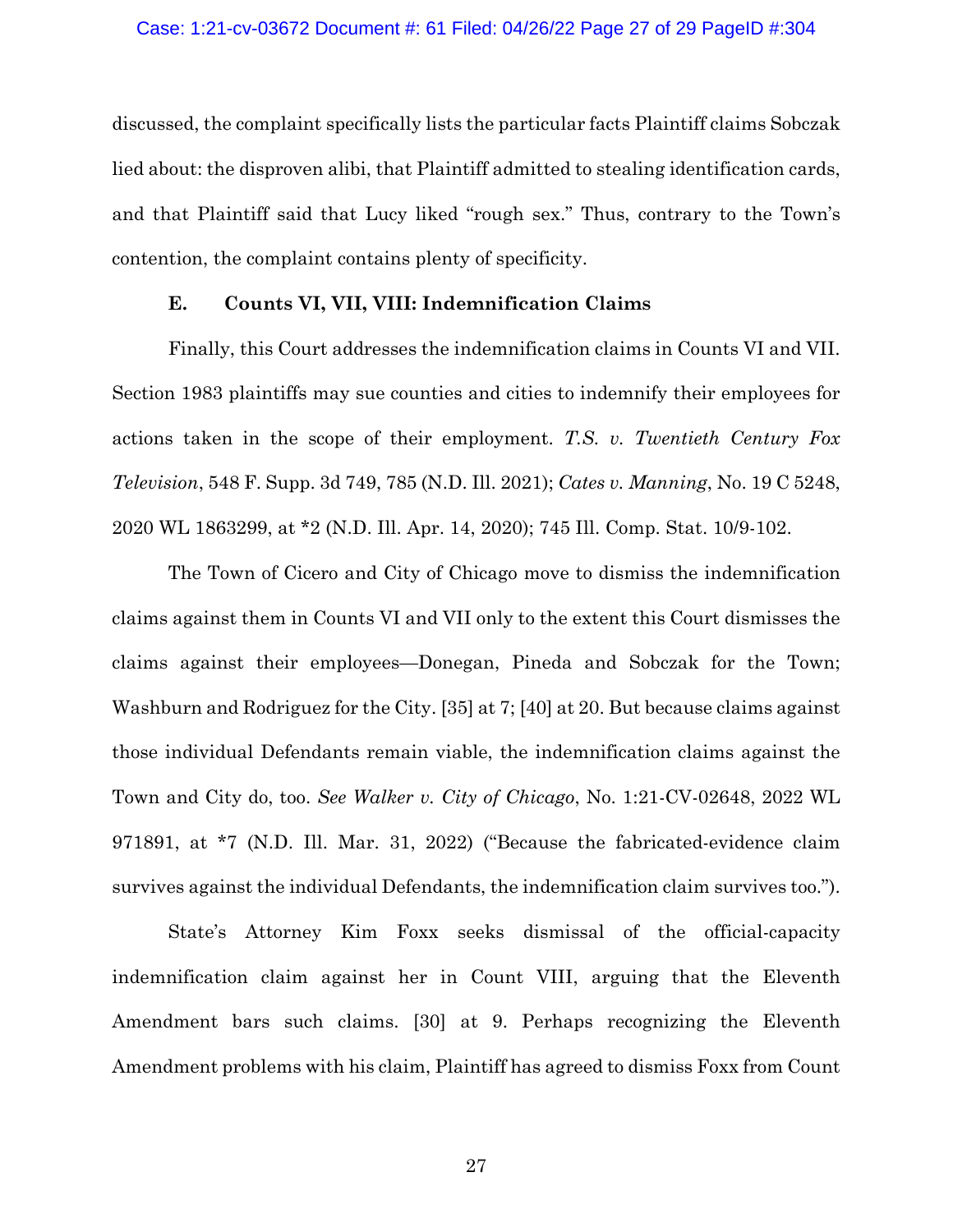VIII. [37] at 2; *see also Cannon v. Burge*, No. 05 C 2192, 2006 WL 273544, at \*16 (N.D. Ill. Feb. 2, 2006) ("Because state's attorney's offices are state agencies, the Eleventh Amendment bars Plaintiff's claims against the Cook County State's Attorney's Office."), *aff'd*, 752 F.3d 1079 (7th Cir. 2014). This Court therefore dismisses Foxx by agreement of the parties.

Plaintiff also seeks leave to amend to substitute Cook County as the defendant in Count VIII. [37] at 2. Plaintiff's request is consistent with the case law which holds that Cook County is a "proper party for indemnification purposes" in a suit against individuals in the State's Attorney's office. *Serrano v. Guevara*, 315 F. Supp. 3d 1026, 1040 (N.D. Ill. 2018); *see also, e.g.*, *McCullough v. Hanley*, No. 17 C 50116, 2018 WL 3496093, at \*18 (N.D. Ill. July 20, 2018) (holding that DeKalb County "has a duty to indemnify State officials, like State's Attorneys, because the County funds the office of that official"); *Armour v. Country Club Hills*, No. 11 C 5029, 2012 WL 4499050, at \*8 (N.D. Ill. Sept. 27, 2012) (ruling that Cook County is a necessary party in suit against an assistant State's Attorney because it "may be required to pay a judgment entered against an independently-elected officer who is paid by the county"). Since Killacky, an investigator for the Cook County State's Attorney, remains as a Defendant in this case, Cook County might be on the hook to indemnify him if ultimately found liable. Accordingly, this Court gives Plaintiff leave to amend his complaint to name Cook County as a Defendant for indemnification purposes.

# **IV. Conclusion**

For the reasons explained above, this Court grants in part and denies in part